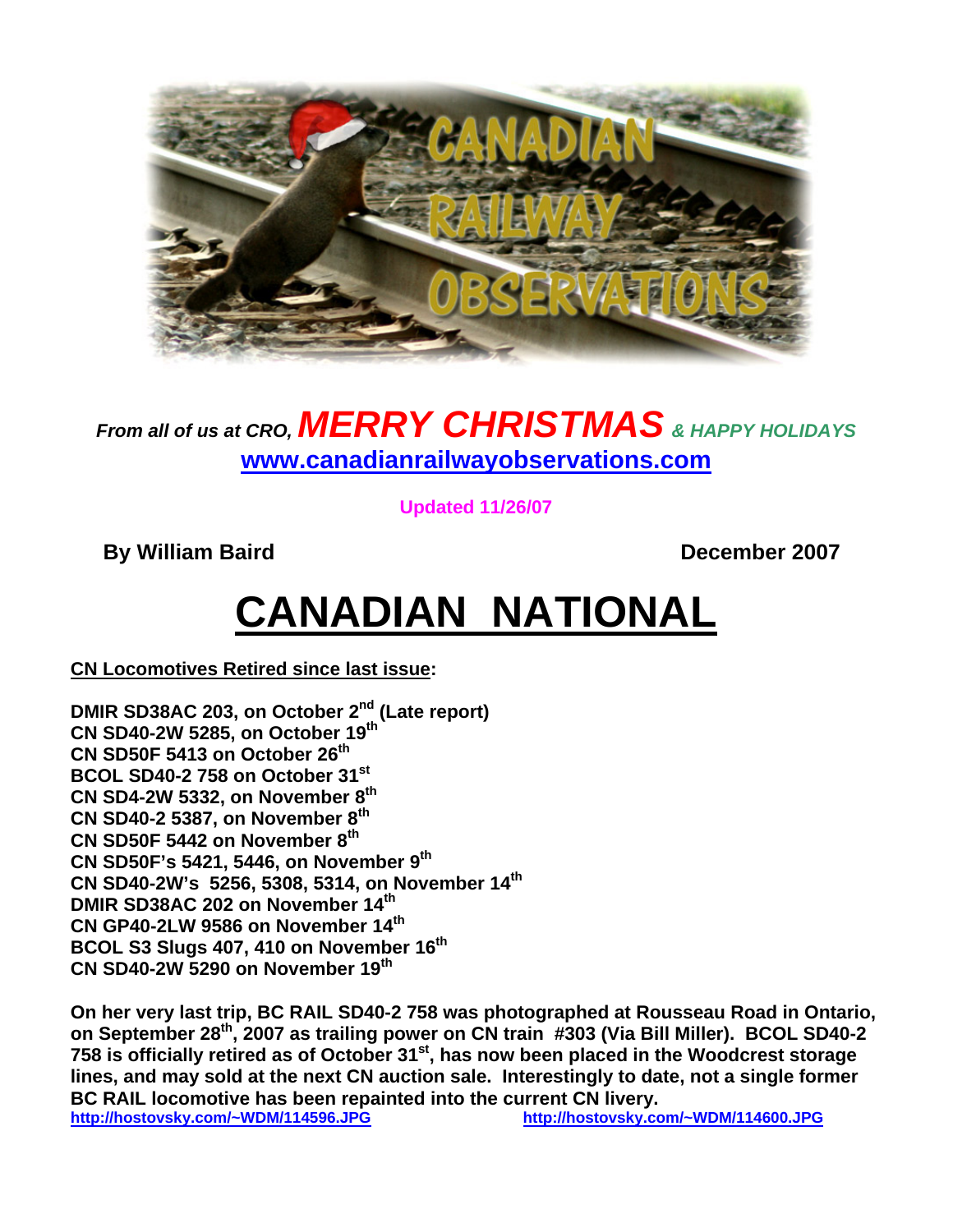**New CN Locomotives: It was confirmed to CRO that following the 15-unit order of ES44DC`s, CN will continue with another new order of 40 of these units, numbered 2270- 2309. On November 4th the following CN ES44DC's had been delivered 2256-2262, 2264, 2268, and 2269. (Ten units out of 65). CN SD70M-2's delivered are 8800-8807, 8810-8812, 8821, and 8828. (13 units out of 50). All of these ES44DC's and SD70M-2's are equipped with Distributed Power (DPU).** 

**As study of CN noses: Ron Visockis provided these photos of the 8800 vs. 8000 versions of the SD70M-2 for comparison. (** *I think prefer the nose light myself-ed)*  **http://www.canadianrailwayobservations.com/misc/Noses-CN8012vs8808.jpg**

**London-built and brand new (but not yet delivered) CN SD70M-2's 8814, 8818. 8819, 8820 and 8822 arrived at MacMillan Yard Diesel Shop on October for completion at ITS in Welland, ON In early November, factory fresh CN SD70M-2 8826 was at the Fairview Shop, Halifax with CN ES44DC 2229. Ron Visockis caught a CN eastbound through Belleville, ON, on November 3rd with CN ES44DC 2256 (CN Class EF-644k) showing off its new arrangement of lights, number & CN noodle.** 

**http://www.canadianrailwayobservations.com/misc/CN2256.jpg**

**Michael Berry provided CRO with these fine shots of CN ES44DC 2261, leading a train heading west photographed it at the Norman St. overpass, then at Dorval Station. The trailing units were CN 5352 & CN 2694.** 

**http://www.canadianrailwayobservations.com/misc/mberry.jpg http://www.canadianrailwayobservations.com/misc/mberry2.jpg**

**Two recently out-shopped CN locomotives from Winnipeg, Transcona Shop in fresh paint (4728 and 4785) are seen at Belleville, On and in Toronto MacMillan yard in late October. Compare the new livery to Ron Visockis shot of 4728 taken in Edmundston, NB only four months ago! http://www.canadianrailwayobservations.com/misc/cn4728.htm** 

**Here is another photo of GP38-2 4728 in the new paint http://www.railpictures.net/viewphoto.php?id=209785&nseq=9** 

**In November, the Transcona Shop released another GP38-2W, number 4805 repainted into the current CN livery.** 

**Is it a superb Transcona touch-up, or a complete repaint ? … you decide! Here is another view of the of that beautiful sergeant striped (CN GP40-2LW 9410 with a track inspection train on the Swanton Sub, on October 26, 2007. (Frank Jolin photo) http://www.railpictures.net/viewphoto.php?id=208427** 

**And yet another one .... CN 4713 was also seen sporting fresh sergeant stripes http://tinyurl.com/3b7mo2**

**CNSD40-2W 5289 has been photographed in the new livery with "CN" sublettering. http://www.railpictures.net/viewphoto.php?id=213270&nseq=8**

**The following units were repainted into the current CN scheme at Woodcrest Shop: WC SW1500 1564, WC GP40 3023, GTW GP9R 4611, and CN GP38-2 7507 which is a hump unit from Toronto and equipped with air-conditioning. IC GP38-2 9602 was forwarded to NRE-Capreol for overhaul and CN repaint. Also in early November, NRE-Dixmoor released**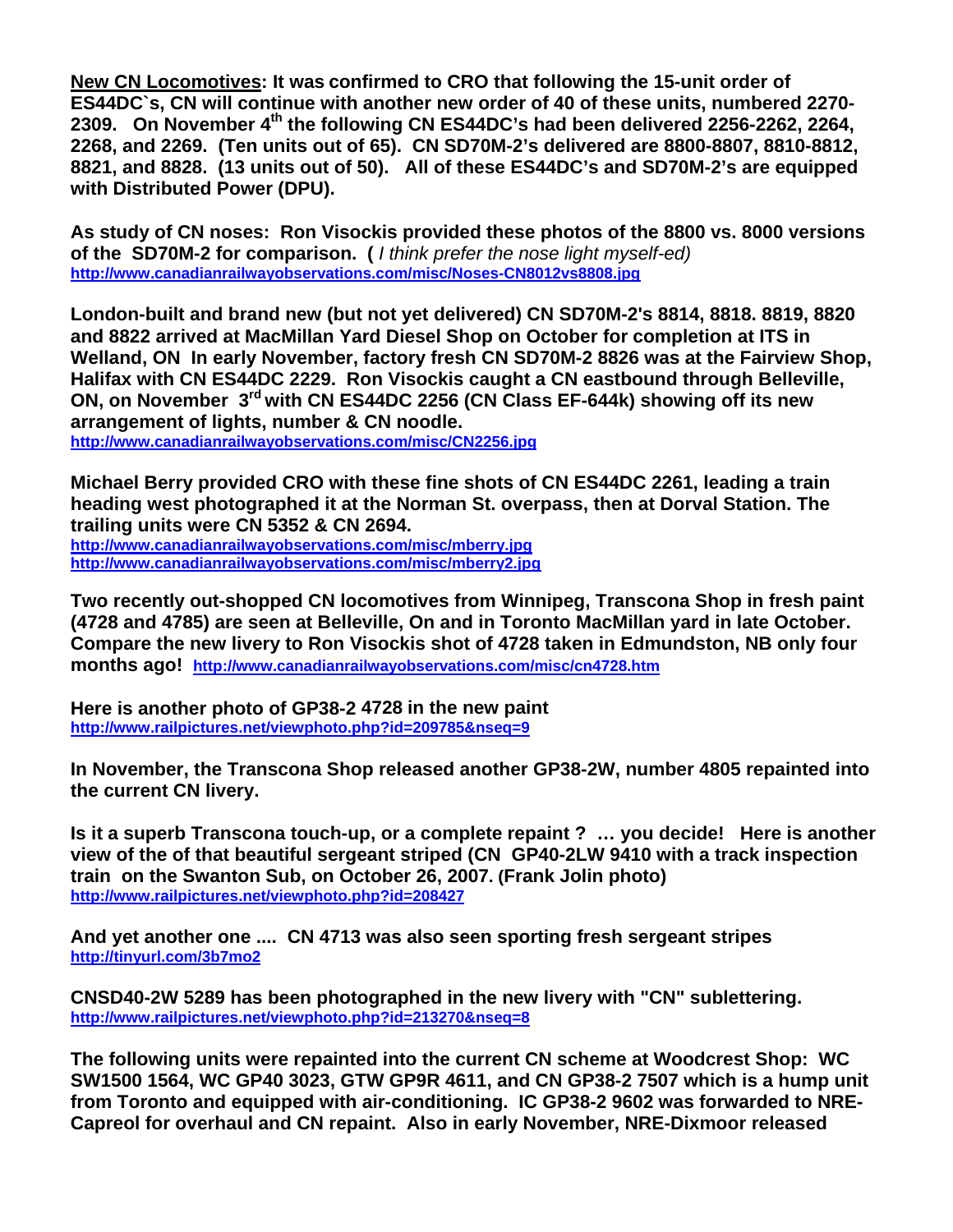**former GTW GP38-2 5857 in CN livery. http://csxchicago.gotdns.com:6003/CN\_Trains/Roll71/0010923-R1-073-35.jpg**

**On October 6th retired CN GMD1m 1078, which was sold to Progress Rail earlier this year, sits at Woodcrest shop waiting to be shipped out to JABCO in Chicago Heights for scrapping. This is an unfortunate ending for this former NORTHERN ALBERTA RAILWAYS locomotive. Units 1063 and 1082 will also be ending up as scrap soon. (Photo by Ken Lanovitch photo) An unconfirmed source said they were priced at \$40-50K per unit. http://csxchicago.gotdns.com:6003/CN\_Trains/SmallPicsRoll70/0010267-R1-035-16.jpg**

Ken Lonovitch clicked retired GMD1m 1063 at Riverdale, IL on October 6<sup>th</sup> 2007, and in **late October she was en route to a scrap yard in Chicago Heights, IL, along with her sisters 1078 and 1082.** 

**http://csxchicago.gotdns.com:6003/CN\_Trains/SmallPicsRoll70/0010267-R1-049-23.jpg**

**The last of three A1A trucked GMD1`s arrived at Woodcrest in November. Retired CN 1082 lettered PRSX (Progress Rail) was moved to the JABCO scrap yard in Chicago Heights, IL. As Ken puts it, It is unfortunate that only the WC SD45`s are being saved from scrapping by museums, and these ex-NAR and CN A1A GMD1`s are going to be torched and cut up**. *I agree with you Ken, it would be nice to have one out west at least!* 

**Wrecked CN SD40-2W 5307 and two retired BC RAIL RS18CAT's, sit on the deadline at**  Walker Yard - Edmonton, on October 15<sup>th</sup>, 2007. (Photo by Tim Stevens). **http://www.railpictures.net/viewphoto.php?id=212345**

**NREX 3GS21B 2011, which had been demonstrating at Woodcrest for the two weeks in October, has now returned to NRE in Dixmoor, Illinois.** 

**Two days before CRO's release date, Ron Visockis provided us a variety of recent images**  taken on November 24<sup>th</sup> at Belleville, Ontario which show the newest CN power, older CN **power and current VIA trains. Note the hasty and bland repaint on CN GP38-2W 4772 following repairs. http://www.canadianrailwayobservations.com/misc/ron/ron.htm**

**Just days before press time, former BC RAIL SD40-2's 763, 754 and 765 hit a log truck at a rural mountain crossing just outside Fort St. John, BC, which is in a remote area north of Prince George. Sources state that all three units derailed with the lead unit severely damaged, and it is very likely that 763 will end up being scrapped.**

**In November CN operated a business train into MacMillan Yard. They added two business cars and moved the train symboled L 54930 23 to Mimico, Ontario on November 23rd, with the following consist to Toronto: CN 103, CN 102, CN 1057, CN 1061, IC 800210, CN 1058, CN 1059 and CN 1060.** 

**http://www.canadianrailwayobservations.com/misc/CN103.jpg http://www.canadianrailwayobservations.com/misc/CNCars.jpg**

**With the latest retirements of some of the CN SD50F-series, we felt we should post this terrific photo by E. D. Motis showing CN in the good old days! This photo goes back to September, 1992 at Boston Bar, BC. The station has now moved, CN vehicles are no longer orange, the cowl-bodied SD's look a little worse for wear and eastbounds now run on the CPR http://www.canadianrailwayobservations.com/misc/bostonbar.jpg**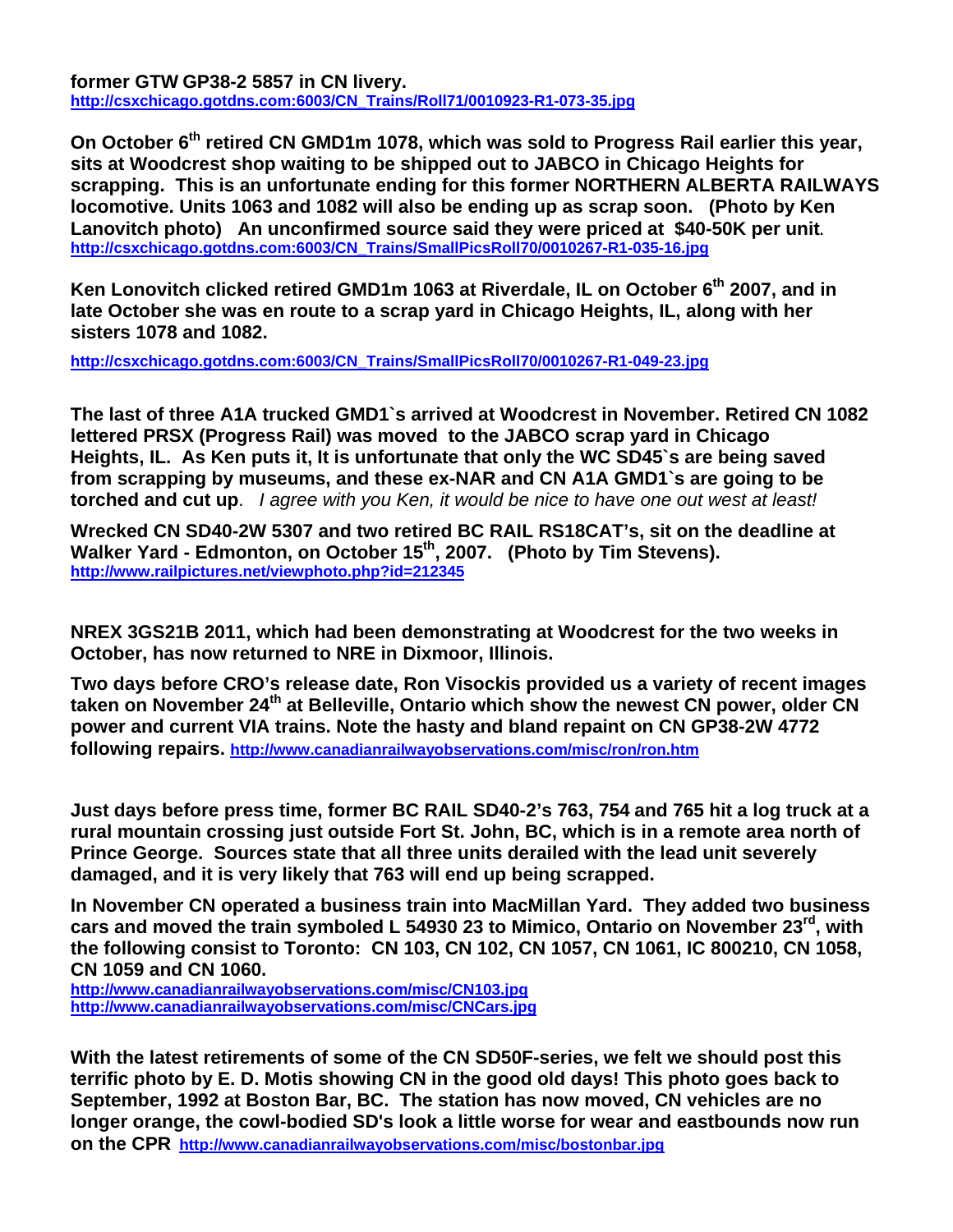**Joe Zika kindly provided CRO with these two November rail fan reports with his photos: On my way into MacMillan Yard on November 14th, I spotted an old friend, Consolidated Bathurst No 2, an old Alco S-1 that started life as L&N 24. I remembered her shuffling strings of 40 foot box cars for Newsprint loading as well as strings of tank cars from the Interchange yard at Portage Du Fort in Quebec back in the mid 80's when I first started as a operator, some days she'd make a second trip up from the mill, the crew always popped in to say hello while picking up and dropping off their waybills ... the good old days! Today she's renumbered VLIX 24, after spending several months at Ottawa Central's Walkley Yard awaiting retrofit with roller bearings, she finally made it to Lachine, QC for some brake work, and now is off to Vermillion Valley Railroad in Olin, IN. Shipper is Vintage Locomotives Inc. Also in town is VIA 6148 a Budd RDC-1, which started life as CP 9305 an RDC-2. Today she's waybilled from Vancouver BC to Moncton, NB. Shipper Consignee is VIA Rail Canada. Also posing in some nice sunlight was DASH 8-40CM BCOL 4617 as well as CN 4727, a GP 38-2 with a somewhat rare combination of large CN Noodle on the side, yellow reflective stripping and a full regular orange cab and ends. She's been painted like this for some time by the looks of it, which is kind of a mix of both "Yard" and "Road" paint schemes all-in-one! AARX 310 that SW 1500 was still in town from last week, as well as CP 1559 a GP 9u, was also still in town. She came in on a 377-07 on the 8th from Belleville. Cando Contracting Ltd is the shipper, and Canadian Pacific Railway the Consignee. I was waiting for a nicer sunny day to get a photo of her, but here's a shot of her on Nov 9th in a wild consist at Mac yard, CN 4706, CP 1559 and AARX 310. An eclectic consist ... too bad they weren't all MU'd and operational! (all are Joseph Zika's photos) http://www.canadianrailwayobservations.com/misc/01/joepics.htm**

**On November 15th. typical weather on the way into work today, breezy, cold and severally overcast with a mix of cloud and heavy diesel exhaust, it was like a thick blue fog or haze at the shops, out of about 20 shot's of AARX 310, i was only able to salvage one shot, taken after a small gust of wind blew thru, otherwise everything was a blue blur, the other units were more in the open and the breeze kept the diesel fumes dissipated so those shot's didn't come out too bad. That stranger in town was AARX 310 a SW 1500 switcher owned by MITTEL STEEL USA moving from Weirton WV to Industrial Rail Services in Moncton NB, according to Bruce and his sources, looks like there may be a few headed that way for various maintenance work. In town also were well worn CN 4776 a GP 38-2W, CN 9418 a GP 40-2W in the short lived CN North America paint scheme and two more brand new ES44DC's, CN 2269 and CN 2268.** 

**Not much doing at work today, VIA No 85 with the VIA 6429 had one of her coaches broadsided by a SUV just east of Stratford around mile 86 on the GEXR Guelph sub, the crew and passengers were ok but a bit shook up as the SUV nailed one of the coaches right in the side of the truck bouncing the car off of the track. At last report the SUV driver was in serious condition, re-railing efforts were successful, albeit tediously slow. Upon inspection by VIA maintenance staff, the train was allowed to proceed with a 50 MPH Speed restriction back to the VIA TMC via London, the train arrived London around 2000, No 83 was waiting for him at London Jct for their turn on the wye. No 85's remaining passengers as well as No 88's did the honorary bus trip to their final destinations. http://www.canadianrailwayobservations.com/misc/mac/mac.htm**

**On Nov 21st at Mac Yard, AARX 310 departed Mac yard at 0506 and arrived at Moncton Intermodal Terminal NB on Nov 22nd at 18:43. On a tip from Paul, AARX 304 showed up at**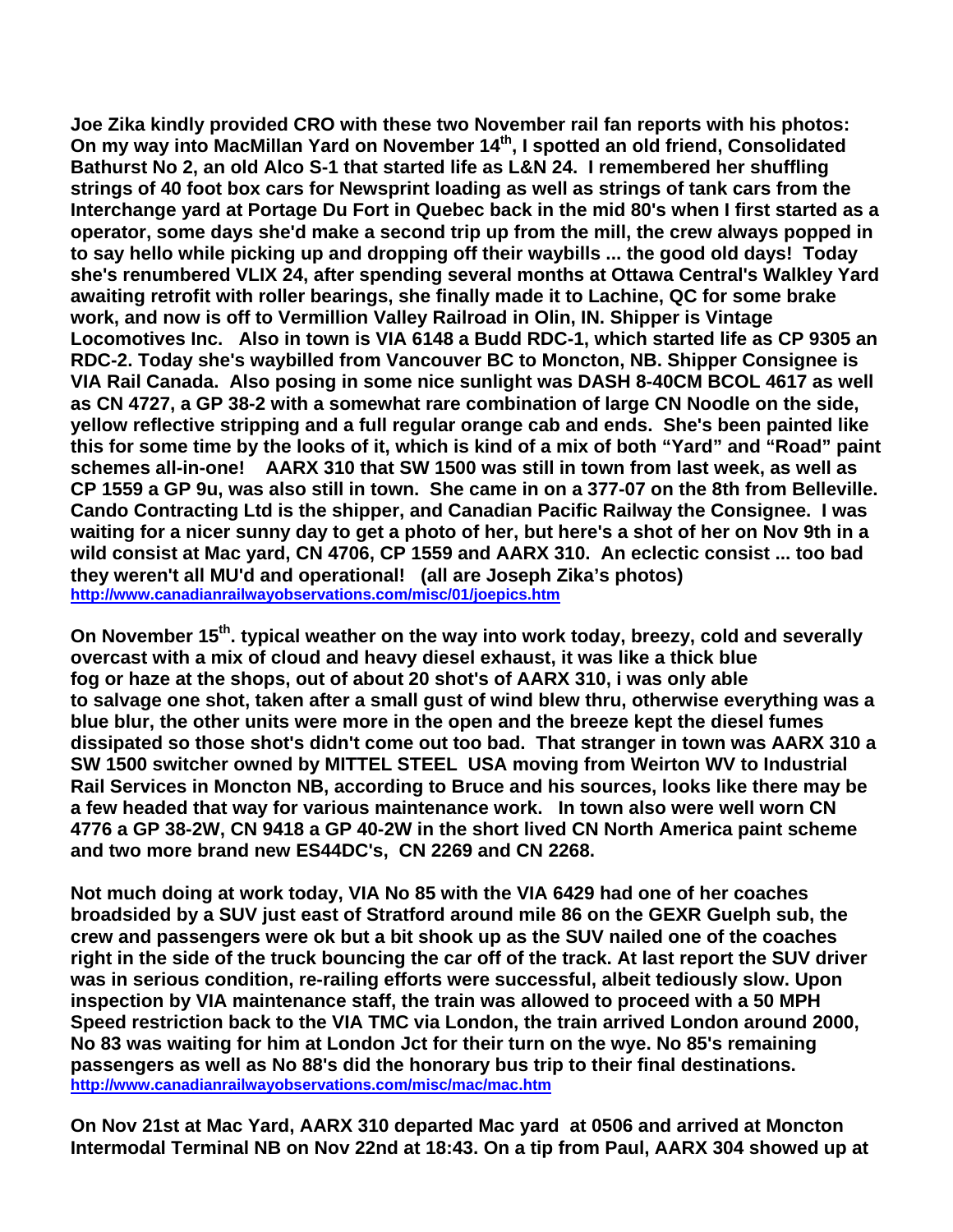**Mac Yard, another SW 1500, same billing as AARX 310 Shipper is Mittal Steel USA ex Wierton, WV and Consignee is Industrial Rail Service(s) in Moncton, NB. Left Buffalo, NY Nov 20 at 0800 and arrived Mac yard Nov 21st at 1948, and laid-over at Fort Erie for a day. http://www.canadianrailwayobservations.com/misc/aarx1.jpg http://www.canadianrailwayobservations.com/misc/aarx2.jpg**

**The surprise catch of the day on November 23rd were Brand New Cartier AC4400CW's #11**  and #12 Both locomotives had departed Fort Erie, Ont. Nov 22<sup>nd</sup> at 20:56 and arrived Mac **Yard Nov 23rd at 02:42.** 

**http://www.canadianrailwayobservations.com/misc/cartier11.jpg http://www.canadianrailwayobservations.com/misc/cartier12.jpg**

**American President Lines (APL) announced in November they will now standardize on 53' containers, for the far east and Europe. Other International Container companies are expected to follow this trend. Already, CN has begun retiring superfluous 40/45 well cars. On November 8th, 50 of the older CN blue Thrall-built well cars built in 1992 were sidelined in the St-Foy yard, and earmarked for scrap just west of St-Augustine, QC. In late November CN #640464 (abcde) were the first 5 car set to leave for the scrap yard in late November. The Thrall cars earmarked for scrap are five car sets and some stand alone well cars.** 

**Photos: CN operated a TEST train on Nov 2nd as a 834 from Windsor to Mac yard. It did a crew change at London, and tested the south track from London Jct. to Bayview. Then it ran light to Mac yard, although it may have tested the Chatham sub on the way into London. CN train #146 with only 40 cars rolls through Ingersoll, Ontario with the first snow shot of the season http://railfan.thegrebs.com/CN/cn5410a Photo by Walter Pfefferle.** 

**A nice pair of photos showing a CN local with a GP9RM and street running: http://www.rrpicturearchives.net/showPicture.aspx?id=948496 http://www.rrpicturearchives.net/showPicture.aspx?id=948490**

**The old CN water tower at Washago, Ontario, which is still standing was recently repainted. http://dualflagrrphotos.com/Storage/DSC08827.jpg**

# **CANADIAN PACIFIC**

#### **CP Locomotives Retired since last issue:** *Nil since May 2007.*

**The final total of NREX units leased from NATIONAL RAILWAY EQUIPMENT to CP is 52. The following five listed in the last issue are now NOT coming: NREX 903, 3934, 4405, 6304 and 7361. NREX SD50 5067 (ex-CNW 7007) has been received by CP, replacing NREX (Ex-CP) 5661 which failed.** 

**The NREX Demo SD50 unit 5462 visited Montreal St-Luc yard on the morning of October 29. http://www.rrpicturearchives.net/showPicture.aspx?id=759699**

**CP Train 235 got the clear from RTC at 07:20 and was at Dorval at 0735 with. CEFX 1028 leading.** 

**http://www.myrailfan.com/collection/CEFX/NREX\_5462/img.aspx?ID=NREX\_5462\_PTECLAIRE\_1.jpg**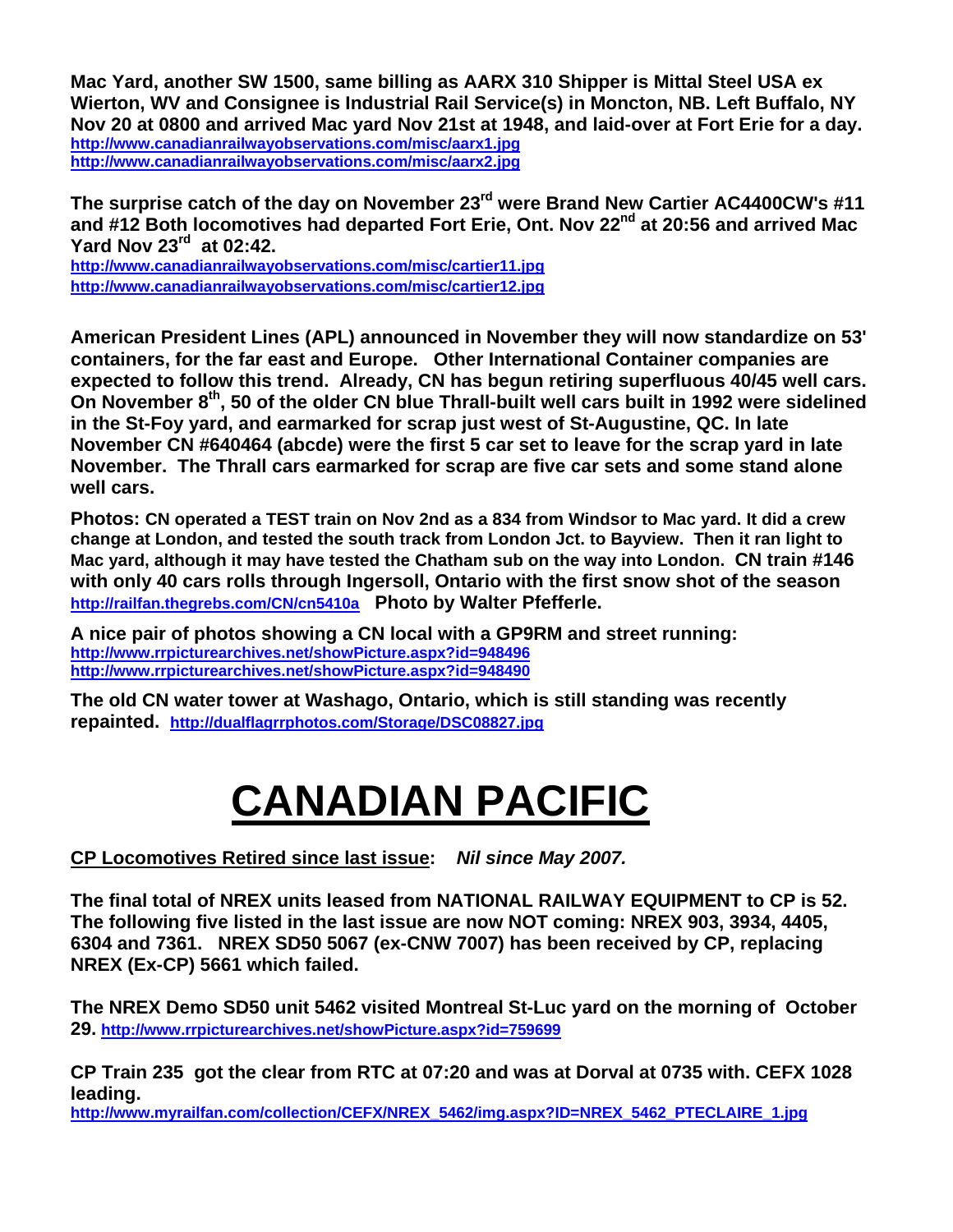**Note : While NREX 5462 is called an SD50, it could be technically considered SD50-3. NRE kept the 3500HP rating, and equipped it with their N-Force microprocessor, which greatly enhances traction. The same computer is used in the new 2GS14B, and 3GS21B Gen-Set locomotives. It was built at GM LaGrange as CONRAIL 6808, an SD50. When it went to NS under the Conrail split, it was renumbered PRR 5462.** 

**NREX 3GS21B 2009, a low emissions demonstration switcher continues to test at the Ogden Shop in Calgary. Here are some recent photos of it including inside the cab. http://www.canadianrailwayobservations.com/misc/2009.htm**

**An update and correction to last months issue: NREX 2GS14B 2007 was not demonstrating on CP in Vancouver after all. When the unit returned from Alaska, it demonstrated for a short time at VANCOUVER ELEVATORS, hence the mix-up. The unit is now being forwarded to the CALIFORNIA NORTHERN in Davis, California over the UP.** 

**BURLINGTON NORTHERN SANTA FE has delivered four SD40-2's to CP in Vancouver (BNSF-New Westminster, BC. for repayment of Horse-Power-Hours: BNSF 6870, 7144, 7148, and FURX 7211, which is ironically also a former BNSF unit. CP has put them to**  work immediately ... Bill Miller reported that CP train 198 out of Field BC on November 17<sup>th</sup> **had BNSF SD40-2's 6870 (Ex-ATSF) and 7144 together in the consist.** 

**CSXT has delivered six units to CP in Chicago in oder to Repay Horse-Power-Hours to CP: CSX ES44DC 5341, C40-8's 7704, 7763, 7785, 7899, and SD60 8707.** 

**Starting in October, one or two SOO LINE GP38-2's (which are US units), were working in Canada in Saskatchewan,. These units have never been overhauled and their emissions are too dirty for the US. Two units were already working in Saskatchewan, and have now gone back to the SOO LINE for overhaul. Currently, unit 4420 is working in Saskatchewan trail only, but will go back to the SOO if it fails or comes due. At press time, SOO LINE 4420 was bad ordered at Alyth, and no other GP38-2's from SOO have come into Canada. http://www.mountainrailway.com/SOO%20Line%20Roster%20Archive/SOO%204400/SOO%204420.htm**

**SOO units are regular visitors to Sutherland, Saskatchewan. Currently they have the only SOO GP38-2 in Canada 4420, and the last SOO 6600 series in SOO paint, SD40-2 6617. Just outside of the frame, a CP ES44AC trio framed at these oldies. Photo By Roman Litarchuk http://tinyurl.com/3x9ckd**

**DELAWARE & HUDSON GP38-2 7312 "B.C. Obrien" has received small modifications to its gorgeous Ogden Shop retro-D&H paint scheme. A new small round CP decal now adorns each side of the air filter box on the roof, with the slogan "Keep your head in the game" written in blue and white. As well, and most shocking to this D&H purist, because it actually looks pretty good with its new regulation yellow frame stripe. Here is a photo**  of yours truly freezing my tail off, aboard 7312 at St-Luc yard on November 22<sup>nd</sup>, which **was in Montreal for repairs. http://www.myrailfan.com/News/1006/D&H.jpg**

**At press time, CRO had not been able to confirm if the two other D&H painted GP38-2`s 7303 and 7304 have had a similar treatment.** 

**Former CP SD40-2 high-nose 5481 is now hauling trains in Brazil. The much traveled former NORFOLK SOUTHERN locomotive was last in service in Canada as a Toronto yard hump unit, and previously had operated on the CP east of Winnipeg, and over the D&H during the 1990`s, and of course since the 1970`s up and down the east coast of USA. Look at her history: Built in 1975 by EMD-LaGrange as SOUTHERN 3251, then in 1982 became NORFOLK SOUTHERN 3251, then sold to GATX in 1991, purchased by CP in 1992 still numbered to 3251. Then in 1993 repainted and renumbered to CP 5481 operating as a**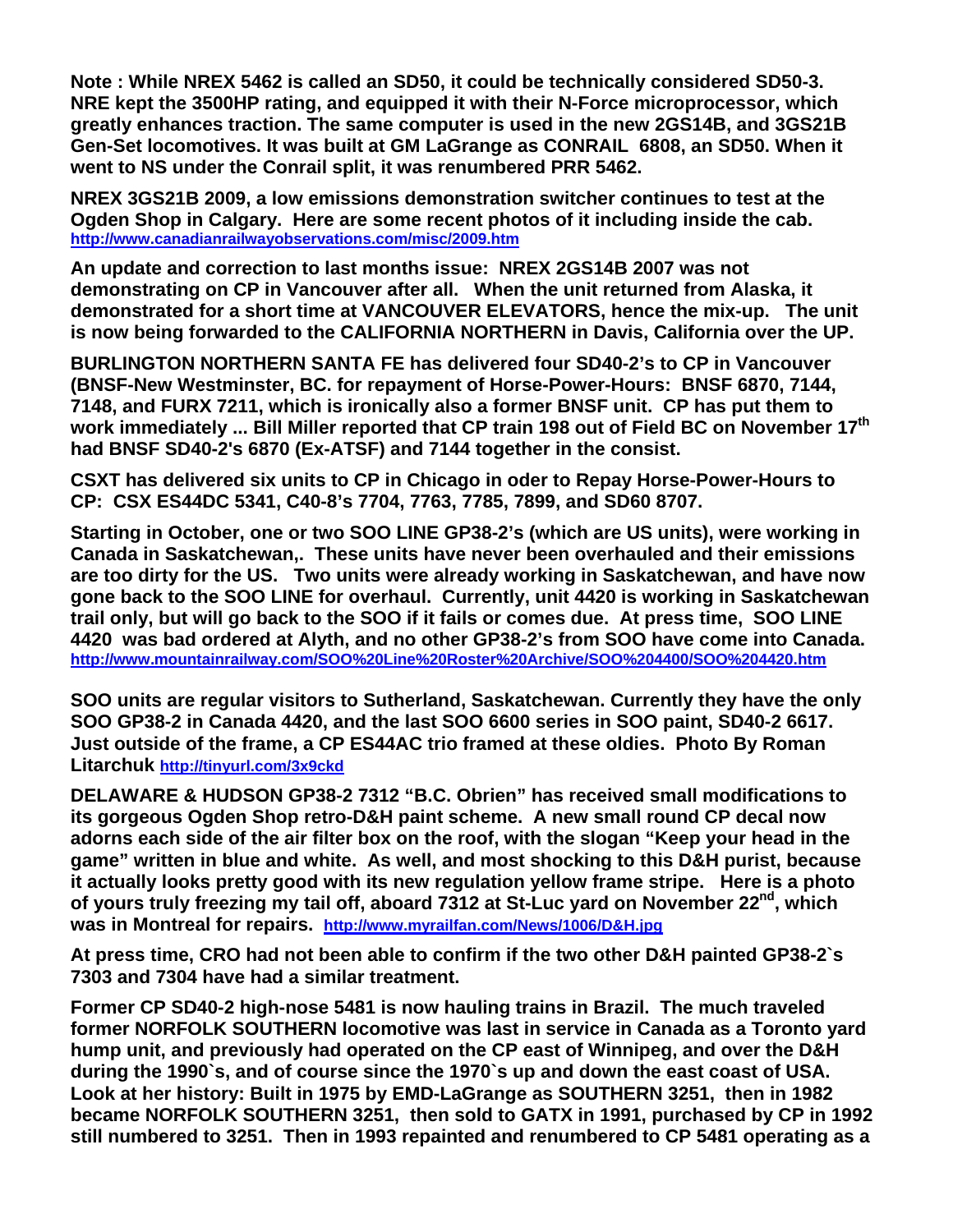**trailing B-unit with her cab windows blanked out. Finally sold to NRE, in Mt. Vernon IL in 2004. Photo of this engine in Brazil:**

**http://www.canadianrailwayobservations.com/misc/cpr5481.jpg http://www.mountainrailway.com/Roster%20Archive/CP%205400/CP%205481.htm**

**The Holiday Train schedule for the Canadian and US trains is available on the CP website at: http://www8.cpr.ca/cms/English/General+Public/Holiday+Train/default.htm****CP Holiday train engines**  were being prepared at St-Luc Yard on November 22<sup>nd</sup> . The Canadian train will use **AC4400CW 9815 and the US train will use 9824. This is the first time either of these GE's have been used before on the train, and they both will have a new Christmas lights design. http://www.myrailfan.com/collection/CP/CP\_9815/img.aspx?ID=CP\_9815\_STLUC\_1.jpg http://www.myrailfan.com/collection/CP/CP\_9824/img.aspx?ID=CP\_9824\_STLUC\_1.jpg**

**For more pictures (including FP9Au 4106) and news of our St-Luc visit please click on Marc's report http://www.myrailfan.com/News/1006/index.htm** 

**The CP eastbound 'RCP' (Royal Canadian Pacific) train, symbolled "40B-16", arrived in Montreal from Calgary on November 20<sup>th</sup> with a CP ES44AC 8777 on the point and the two Script units dead in tow due to a minor mechanical mishap enroute. The original train consisted of CPR script painted locomotives GP38-2 3084, and FP9Au 4106 and 10 cars from the Royal Canadian Pacific train and three other cars from 2816's train including APU 96, Dominion, Smokey Smith, APU 95, Mount Royal, Killarney, N.R. Crump, Banffshire, Strathcona, Van Horne, Royal Wentworth, Craigellachie and the Mt. Stephen. A total of three units and 13 cars, and approximately 1300 feet of a train. On November 22nd, CP GP38-2 3084 was forwarded dead to Toronto Shop for repairs. CP 4106 left Montreal with a baggage car and 3 RCP cars on Nov. 27 at 11h25. Photos by Bryan Martyniuk and Craig Konopski.** 

**http://www.canadianrailwayobservations.com/misc/rcp/rcp.htm** 

**CP FP9Au 4106 http://www.mountainrailway.com/Roster%20Archive/CP%204100/CP%204106.htm CP GP38-2 3084 http://www.mountainrailway.com/Roster%20Archive/CP%203000/CP%203084.htm**

**As in years previous, the D&H Toys For Tots train will run again on December 8th from**  Binghamton to Delanson and then on the 9<sup>th</sup>, and it is a safe bet that the power will again **be D&H lightning striped GP38-2 7312, with the freshest CP GP38-2 that is available.** 

**Binghamton Yard, Depart 1050 hrs Bainbridge, Arrive 1210 hrs, Depart 1240 hrs Oneonta (Gas Ave) Arrive 1335 hrs, Depart 1400 hrs Cobleskill (South end of Fire Company fence) Arrive 1520 hrs, Depart 1600 hrs Delanson (Railroad Ave) Arrive 1650 hrs, Depart 1720 hrs The train then deadheads to Albany. Sunday, December 9th, Albany to Plattsburgh: Albany (Kenwood Yard) Depart 0800 hrs Mechanicville (Elks, west side) Arrive 0850 hrs, Depart 0910 hrs Saratoga Station, Arrive 0950 hrs, depart 1010 hrs Whitehall Station, Arrive 1110 hrs, Depart 1130 hrs Port Henry Station, Arrive 1305 hrs, Depart 1325 hrs Port Kent (Quay St), Arrive 1505 hrs, Depart 1525 hrs Plattsburgh Station, Arrive 1545 hrs, Depart 1605 hrs The train will then back to Bluff Point to turn on the wye, and then will return to Saratoga.**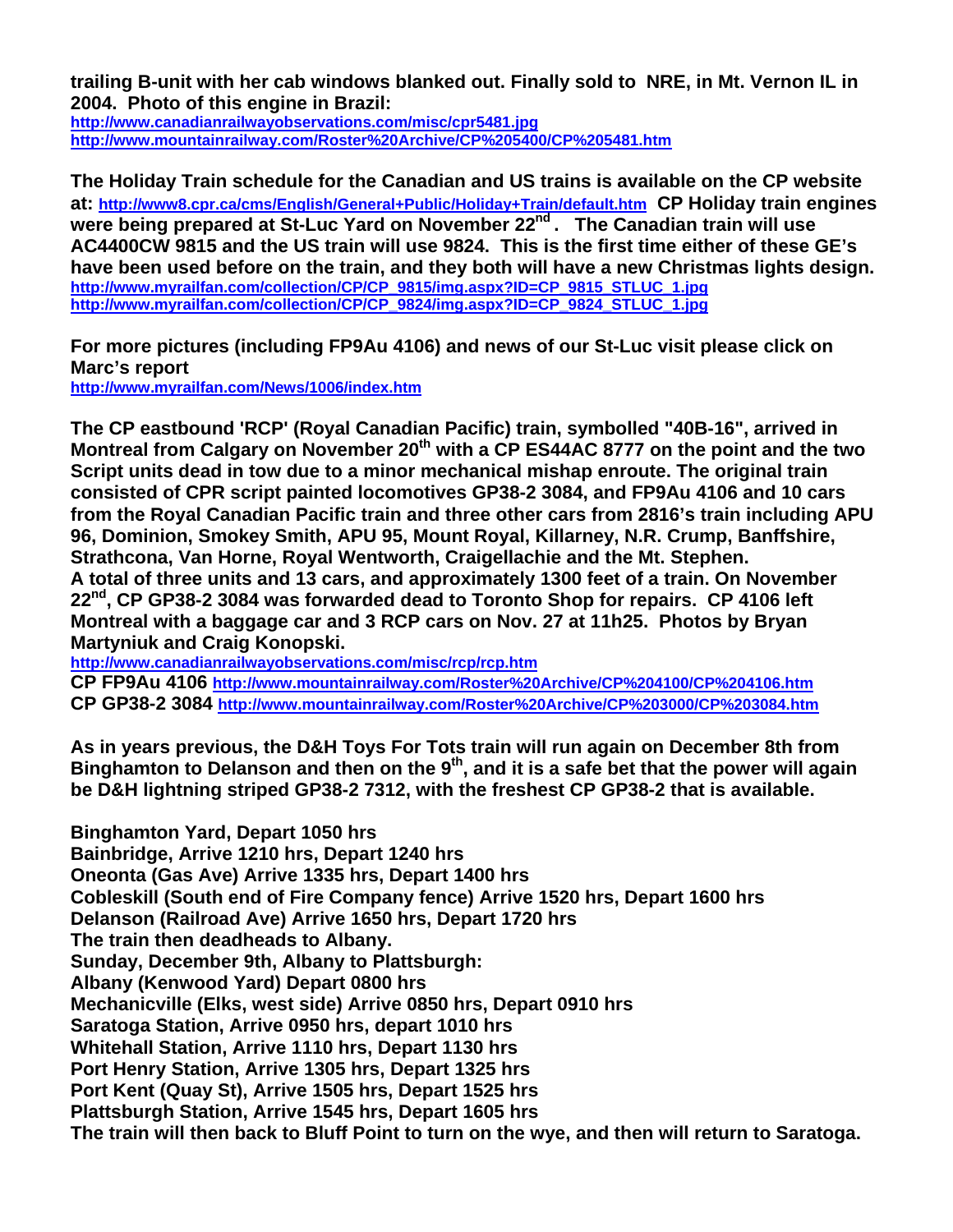As CP has done for the last few years, on November 11<sup>th</sup> at 11 a.m. local time, all CP **employees were asked to observe two minutes of silence in honour of those who have served Canada in war times in the past and today in Afghanistan. As a tribute, CP will bring all trains, track units and work equipment across Canada and the United States to a**  halt at 11 a.m. local time on November 11<sup>th</sup>, observing two minutes of silence followed by **one long whistle blast as our salute to those men and women in the Canadian Armed Forces.** 

**Many years ago, around 1960, IPSCO STEEL of Regina, Saskatchewan purchased the former CPR Northern No. 3101 for scrap. However, after looking the impressive 4-8-4 locomotive over, wisely decided to display it proudly out front, rather than cut it up. In early November, an IPSCO public relations representative Ms. Kelly Brossart was quoted as saying "Yes, I can confirm that we have been approached by the Canadian Pacific Railway, and have agreed to allow them access to the locomotive to perform a feasibility study to ascertain if restoration to operating condition is possible. The locomotive currently remains in the ownership of IPSCO. It is standing outside and is deteriorating. We fully support the CP in their endeavor". As well, CRO has learned that the Canadian Museum of Science & Technology in Ottawa are in the information gathering stages of possibly returning their CPR Northern no 3100 to CP (which is in far better condition), for a full restoration to operational status. While still only a possibility, wouldn't that be something, if either of the CPR's big Northern's 3100 or 3101, were returned to steam! (Thanks to Trevor Heath for the IPSCO report)** 

**On November 4th, CP #291 missed a signal and ran into a standing ICE train at River Jct. (La Crescent) on the other side of the river from La Crosse, WI. Thankfully there were no serious injuries but as you will see in the photos, CP AC4400CW 9554 was on its side. http://www.canadianrailwayobservations.com/misc/grange/grange.htm**

**Rumor has it, it may be scrapped due to cost of repair and age of unit. If this had been a GM unit in the old days there would be no question it would be rebuilt! The rear truck is extremely bent, and would have to be replaced.** 

**The CP`s Rockyview turn is photographed exiting the longest tunnel in Alberta on a 3% down grade as it heads back to the main line on the Rockyview spur. This tunnel is just north of the Calgary City Limits (by about 100 feet) and was built to get under the QE2 highway (highway # 2). This tunnel only gained the notoriety of being the longest when the portion of the Willingdon subdivision between Lloydminster and Star was abandoned last year. Photo by Carl Schnurr. http://www.canadianrailwayobservations.com/misc/cptunnel.jpg**

**The Turntable at St-Luc Yard has been in service since the 1950's, and while no longer steam powered and no longer serving a large roundhouse, it is still used daily to turn out bound motive-power, In this classic shot that can never be repeated, CP RAIL RS23 8028 (wearing white extra flags!) hauls out dead CP RAIL FB1 4404 onto the turntable. Photo by Ron Vosockis. http://www.canadianrailwayobservations.com/misc/4404.jpg**

**In a classic image, CPR GP9 8624 leads four sisters at Spuzzem, BC on April 4th 1974. http://www.canadianrailwayobservations.com/misc/cp8624.jpg**

**Fans of CP RAIL in the 1970`s will love this sequence of shots taken at Schreiber, ON. It shows M640 4744 leading a CP freight through the station, in all its MLW glory!** . **http://www.canadianrailwayobservations.com/misc/m640.htm**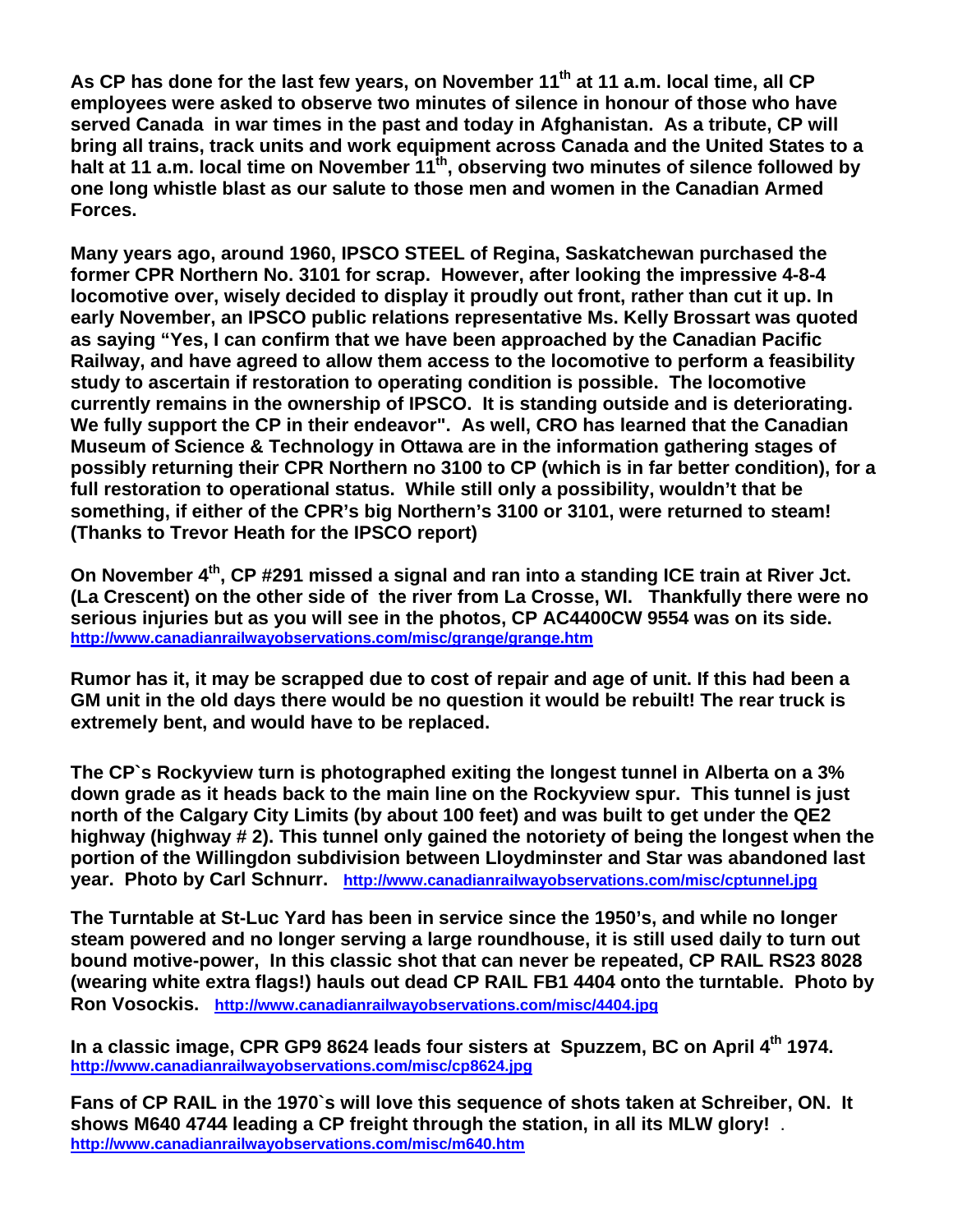**An unfortunate engine compartment fire caused the demise of CP RAIL FP9A #4062 (ex-1420) at Franz, Ontario July 5th, 1975 on CP Train #955. This is one heck of a photo! http://www.canadianrailwayobservations.com/misc/4062.jpg Thanks to D`Arcy Furlonger for the previous great CP photos.** 

**Through Bruce Chapman with thanks: Branchline columnist Duncan DuFresne wrote about railroad characters in this little tidbit, and I knew both the characters well, even though I was only about 12 years old at the time:** 

**Mr. Bert Rowd was the engineer on the Prescott-Ottawa passenger local back in the late 1940's and into the '50s. Bert. liked the job and lived in Prescott so that he could be at home each night in his own bed, as the job "layed over" in Prescott. Bert. was a nice enough fellow, and I fired the job for him many times. Normally the engine on the local was one of C.P.'s G1 or G2 (G1-2200's, G2's-2500's and 2600's) hand-fired light Pacifics, and the train was three or four old wooden cars, although steel equipment was used during its last years of operation. On the "funny trip" in question, Bert had a spare fireman with him by the name of Mr. Narcisse Piché. The northbound trip to Ottawa had gone along pretty well according to plan, and engine and train had reached the (then) outskirts of Ottawa where the track ran parallel to, and to the left of, Ottawa's main north/south street, named Bank Street. The train had passed the Walkley Road and Heron Road crossings at grade, and was approaching the point where the railway right-of-way veered off to the left to cross Bank Street on an acute angle and at the same point where Bank Street veered off to the left. Bert had noticed an all-black tank truck running north on Bank Street more or less beside the train, and pretty well matching the train's speed. Obviously, the driver of the truck had seen and heard the train with its engine bell ringing. Narcisse, of course, hadn't seen anything, for he was sitting on the left side of the cab. As the engine got very close to the crossing, and at the very last second, Bert. realized that the driver of the tank truck wasn't going to stop. Too late, Bert. yelled at Narcisse to "look out!" at just about the time that the front end of the engine met the tank on the truck. Narcisse, being the dutiful fellow that he was, looked out. In fact, he looked out just in time to see the engine split the tank open and see warm black tar fly in every direction, covering the engine and the first few cars of the train, - and Narcisse! When the dust settled, or rather when the tar settled, an incensed and tar-covered Narcisse looked across the cab at Bert., and in his best French-accented English, spurted out: "What de hell you tell me to look out for ?"** 

**The Prescott-Ottawa passenger local is no more; in fact, it disappeared years ago. Neither Bert. nor Narcisse are around any more either. The light Pacific is long gone as are the cars in the wooden consist. Bank Street is still there, no longer on the "outskirts". The crossing is gone and the right-of-way north of Bank Street is now Kilborn Avenue. Nothing stays the same for long, but some memories linger on; in fact for both Bert. and Narcisse, this memory lingered on far too long, for none of the Ottawa West-based railroaders would let either of them forget his incident.** 

### **WILL'S MEMORIES OF GLEN YARD Part 2 (1980-2007)**

**In the early 1980's I would venture down from time-to time to check out the AMTRAK version of the New York train, but pretty soon I got tired of the seeing an F40PH and three AM-tubes. By the 1980's much had disappeared from the Glen. The trains I had loved**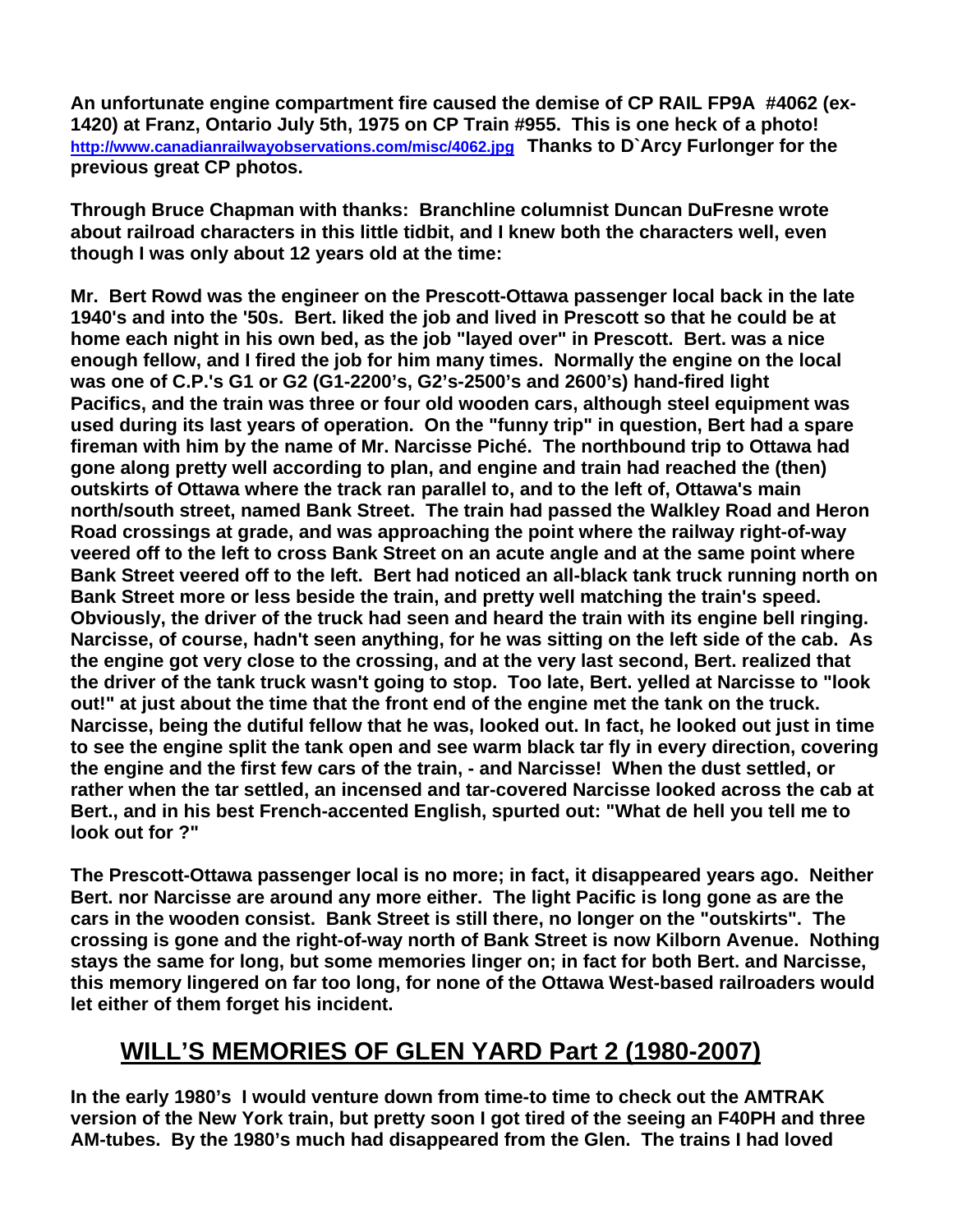**"The Atlantic Limited", "The Quebec", and the D&H-NY train, were now history. As well, CP was no longer operating the Montreal - West Island commuter trains, and VIA was now operating the nation's passenger trains, including the former CP "Canadian" which now was leaving from CN's Central Station. By the 1980`s, The Canadian had morphed into a blue and silver amalgamation, with half the equipment ex-CP stainless steel, and the other half former CNR smooth side cars, sporting the VIA blue and yellow livery, Rail fans I knew who truly loved the original CPR Canadian, would scoff and look now upon the new VIA Canadian with distain.** 

**While only a shadow of its former self, the Glen was still in use, and under contract to service The Canadian`s Budd-built stainless-steel sleepers. This created an interesting train move. Around 10:00PM each night, a CP RAIL Alco switcher would haul the prepared stainless-steel set of about four to eight sleepers out of Glen Yard, through Westmount, Montreal West, North Junction, St-Luc Junction, and finally to Parsley to interchange with CN at Taschereau Yard. From there a CN SW1200RS would pick up the cars and bring them through Ballantyne Junction, Ville St-Pierre, passed Turcot Yard and then through St-Henri to the VIA Yard in Pointe St-Charles (Which is now known as VIA MMC). Unfortunately I never saw the train that brought the cars back from CN. http://www.canadianrailwayobservations.com/misc/glen1.jpg**

**STCUM , the Montreal Transit system which operates the bus and Metro on the island, took over the CP and CN commuter train systems on October 1st, 1982. STCUM eventually repainted most of the CP equipment into their two-tone blue livery which included a stylized F-unit nose its railroad logo. The former CANADIAN NORTHERN trackage which was the CN Deux-Montagnes electric line, operated eclectic Z4A and Z1A Box Cab`s, EMU`s and GE center cabs, which was all museum equipment in daily service!**  http://www.butoba.net/homepage/tmr.html It will not be surprising that none of this ancient **equipment ever got repainted into STCUM livery and remained in CN paint up until the line was shut down in 1990`s for modernization. Today the line is one of the busiest in Montreal and runs the new BOMBARDIER Built EMU`s exclusively which were intentionaly designed to serve high City Staton platforms and rural stations with Doors at different heights. The STCUM lettering on the buses and Metro cars eventually became the shortened STM (Societie Transport de Montreal), and In 1995 the rail division of STCUM became the AGENCE METROPOLITAINE de TRANSPORT de Montreal, or AMT http://www.amt.qc.ca/ as it is still known today.** 

**Here are two of my photo's from 1994 that show a typical February afternoon rush hour at the Glen. The first shot shows a commuter train leaving the yard enroute to Windsor Station and is passing the old Westmount Station ,and the former POM Bakeries which has been transformed into a condo. The second photo shows the yard layout that remained. The large stack in the backround marks the location of the old roundhouse. http://www.canadianrailwayobservations.com/misc/GlenYardSpring94-2-Web.jpg http://www.canadianrailwayobservations.com/misc/GlenYardSpring94-Web.jpg**

#### **http://www.railpictures.net/viewphoto.php?id=73318&nseq=0**

**On October 12, 2001 two AMT railway employees prepare the trains for the afternoon rush with a double headed commuter train. The units will head to Windsor Station (which is known as Lucien- L`Allier Station now) , and will then push the train to the west Island with the Bombardier cab-coach leading those old CP 800-series coaches, which are now all retired. The ex-Amtrak F40PH`s were leased by AMT from Railworld in Chicago in 2000, they are now repainted in what I refer to as the AMT-Trak livery, which is basically the**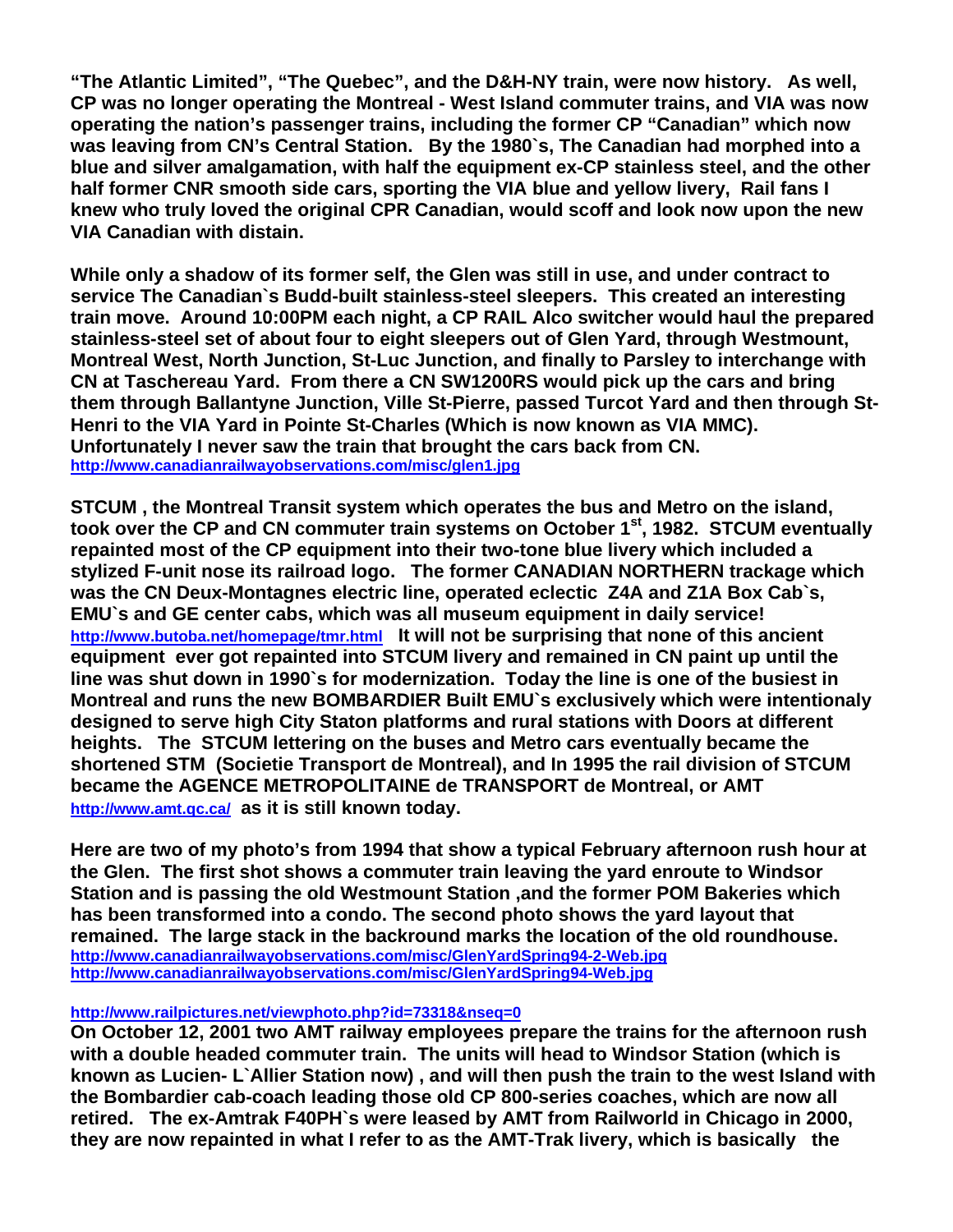**Amtrak red strip is now painted AMT blue! This view of Glen Yard is taken at M.P 2.2. We are standing on the South track of the double track CP Westmount Subdivision. The AMT's Vendome is just at the west end of the yard. From 1940 –1980, there was a third track here going all the way to Montreal West Station, which I only saw used a couple of times in the 1960`s. Where the grass is in the photo, used to be the eastbound arrival platform at Westmount, and the large loop track around the entire yard.** 

#### **http://www.railpictures.net/viewphoto.php?id=25570&nseq=1**

A Reason to ride or railfan the AMT is evident in this August 7<sup>th</sup>, 2003 photo of Glen Yard. **Although they are only former CN GP9RM`s and not old CP geeps running long end first … the AMT is the only commuter railroad in north America to still use GP9`s in passenger service! This view shows the three standard AMT locomotive types F59PHI, F40PH-2, and GP9RM. The FP7A`s were retired five years ago. Note the HEP generator car behind the GP9RM** 

**Here is the AMT photo roster: http://www.myrailfan.com/collection/AMT/index\_AMT.htm**

**Westmount Station in 2003: http://www.flickr.com/photos/55348010@N00/18760818/**

**On July 20th, 2003, the McGill University Hospital Centre (MUHC) received the go-ahead from the new provincial Liberal government. to be built at Glen Yard, opositethe Vendome Metro and AMT station. This sounded the death-nell for my old haunt. Over the next year, the remaining tracks were removed and large buldozers and dumptrucks removed most of the toxic terrain leaving a flat emotionless expanse that almost brought a tear to my eye.** 

**In Late 2004, the AMT moved from the Glen to their new home at Sortin Yard, just southeast of Ballantyne (at St-Luc yard) where they remain to this day. They are now able to store their coaching stock there and their locomotive fleet and cars can be maintained at the St-Luc Diesle shop which is five minutes away.** 

**When part of an overpass collapsed onto an autoroute in Laval, Quebec a few years back, killing five people, AMT (AGENCE METROPOLITAINE de TRANSPORT) was called upon to assist moving many of the commuters to Montreal island. GO TRANSIT kindly offered up a complete train set with GO F59PHI 564 and a set of double deck gallery cars. http://www.myrailfan.com/GOMTL/index.htm**

**As AMT found them selves power short at times, leased VIA F40PH's have become regular sights on Montreal Commuter trains. Since June 6th, 2007, VIA F40PH-2 6401 was in use on the AMT west Island Montreal-Vaudreuil line. It has now been replaced by AMT F59PHI 1323 as of November 8th. On November 23rd VIA F40PH-2 6401 returned AMT following inspection at MMC. . Tracking and pictures on Marc's website. http://www.myrailfan.com/collection/VIA/VIA\_6401/VIA\_6401.htm**.

**http://tinyurl.com/ys3eyq This is a satellite image of the trackless Glen yard today. Compare this to the image in last month's CRO! The two CP/AMT mainline tracks are still visible and some remnants of the yard trackage, but that's about it!** 

**In 2004 The CPR Empress #2816 was arrived on the West Island with a special train bound for Windsor Station. Jean Mercier and myself chased it all the way back from Baie D'urfee to Glen Yard. We entered the yard and walked up to the CP Mainline just east of Vendome Station (as in the first photo) and were the only two people there! The big Hudson appeared from the West and slowed to a nice easy stop right next to us about 5:00PM.**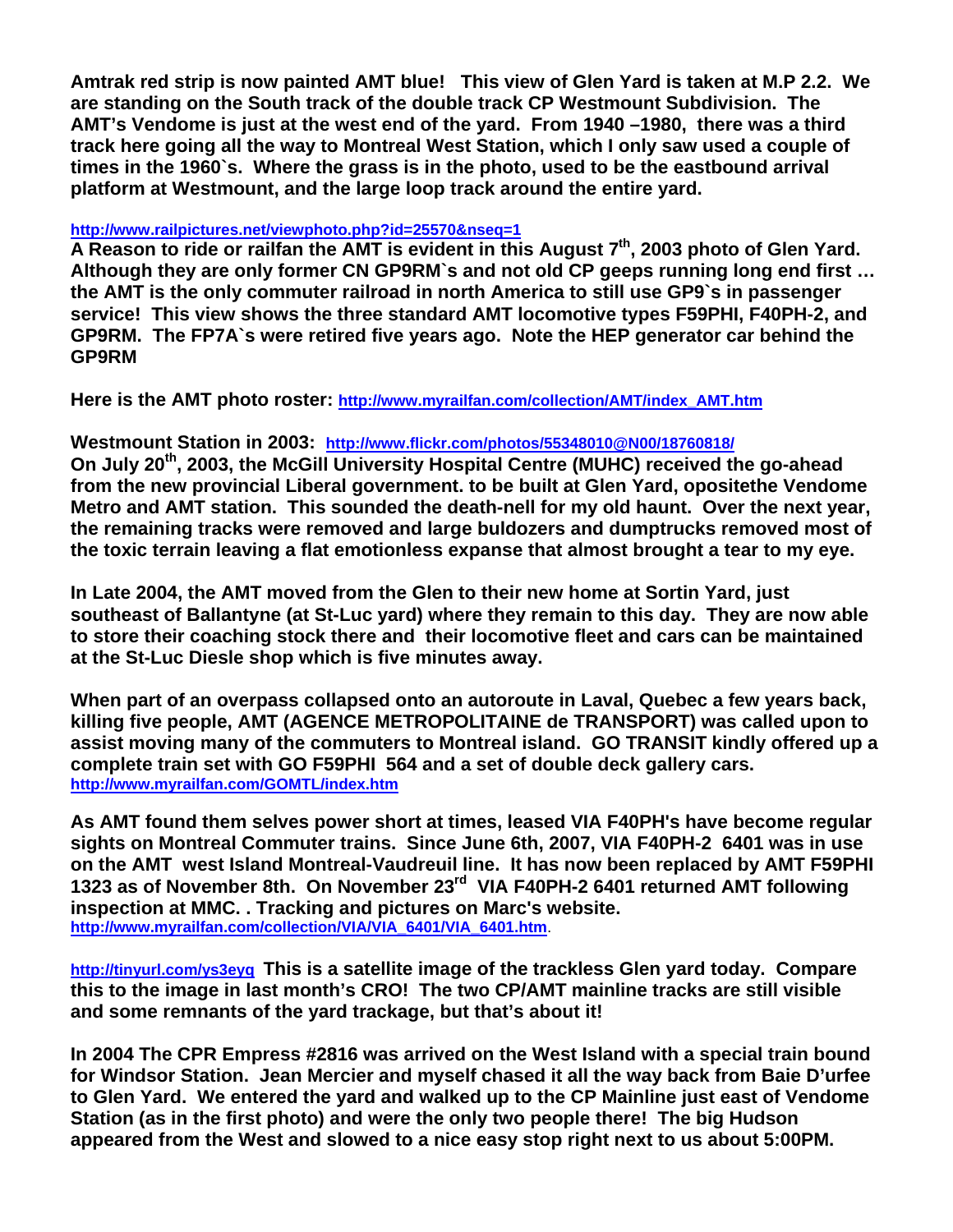**Then after detraining some passengers at Vendome Metro Station, The engine steamed out and passed the old Westount Station and turned the bend enroute downtown. Watching the over head gantry signal flicker to red, I recall thinking this is very likely how the very same engine looked with similar looking CP commuter cars on the very same track in the 1950's. A little bit of history repeating!**

 **(Thanks to Marc Chouinard, and others for their assistance).**

**Correction to last months Glen Yard article. I was informed by one of our readers that the St-Henri spur is no longer in service and the switch-back tracks are now removed.** 

## **VIA and COMMUTER RAILROADS**

**VIA Rail Canada tested refurbished RDC Budd cars from IRSI in Moncton, on the Alexandria Subdivision for compatibility with signal and grade crossings circuits. The two Budd cars are IRSI 6202 and FARMRAIL 6130 both of which are repainted in the VIA colours. Following the testing, they will return to Moncton; 6202 has been badly damaged with graffiti on one side, and 6130 has not yet had its interior installed. When testing on the Alexandria Subdivision, they had a VIA 8100-series stainless steel coach between them They may eventually be placed in service between Toronto and Sarnia, Ontario. Other developments include the planned transfer of the Casselman Station to the town, and an increase in frequency of Montréal - Ottawa services with a new timetable on January 15th, 2008 by one train a day each way, which is expected to be renaissance equipment. Finally, the new money for VIA from the Canadian Federal Government will permit VIA to reinstate the passing siding at Carlsbad Springs. (See Industrial Rail Services in Repair Shop section for more on IRSI Budd's)** 

**http://www.canadianrailwayobservations.com/misc/rdc1.jpg http://www.canadianrailwayobservations.com/misc/rdc2.jpg**

**VIA F40PH-2 6405 has returned to service following nose repair and repaint following the collision two months ago. It appears only the nose was repainted. http://railfan.thegrebs.com/VIA/via6405a\_001** 

A track washout on November 7<sup>th</sup> caused by flooding near Perc, Quebec, had forced the **cancellation of VIA Rail's Chaleur service between New Carlisle and Gaspe, Quebec for a few days. The eastbound train operates as VIA No. 16 from Montreal to Gasp every Wednesday, Friday, and Sunday. Westbound VIA No. 17 operates from Gasp to Montreal every Monday, Thursday, and Saturday. Service returned to normal along the route in both**  directions on Saturday, November 10<sup>th</sup>. The route is well known as one of the more scenic **in eastern Canada following the St. Lawrence River, the Matapdia Valley, and Chaleur Bay to Gaspe.** 

**VIA Train #1 (The Canadian) had a full consist passing through Thornhill, Ontario on November 10th : VIA F40PH-2 6415, 6440, Chateau Jolliet, Laird Manor, Christie Manor, Chateau Dollard, Imperial, Skyline 8502, 1750 (Glenfraser), 8616, 8142, Skyline 8501, Wolfe Manor, Empress, Dawson Manor, Allan Manor, Draper Manor, Kokanee Park. (Via Tom Jankowski),**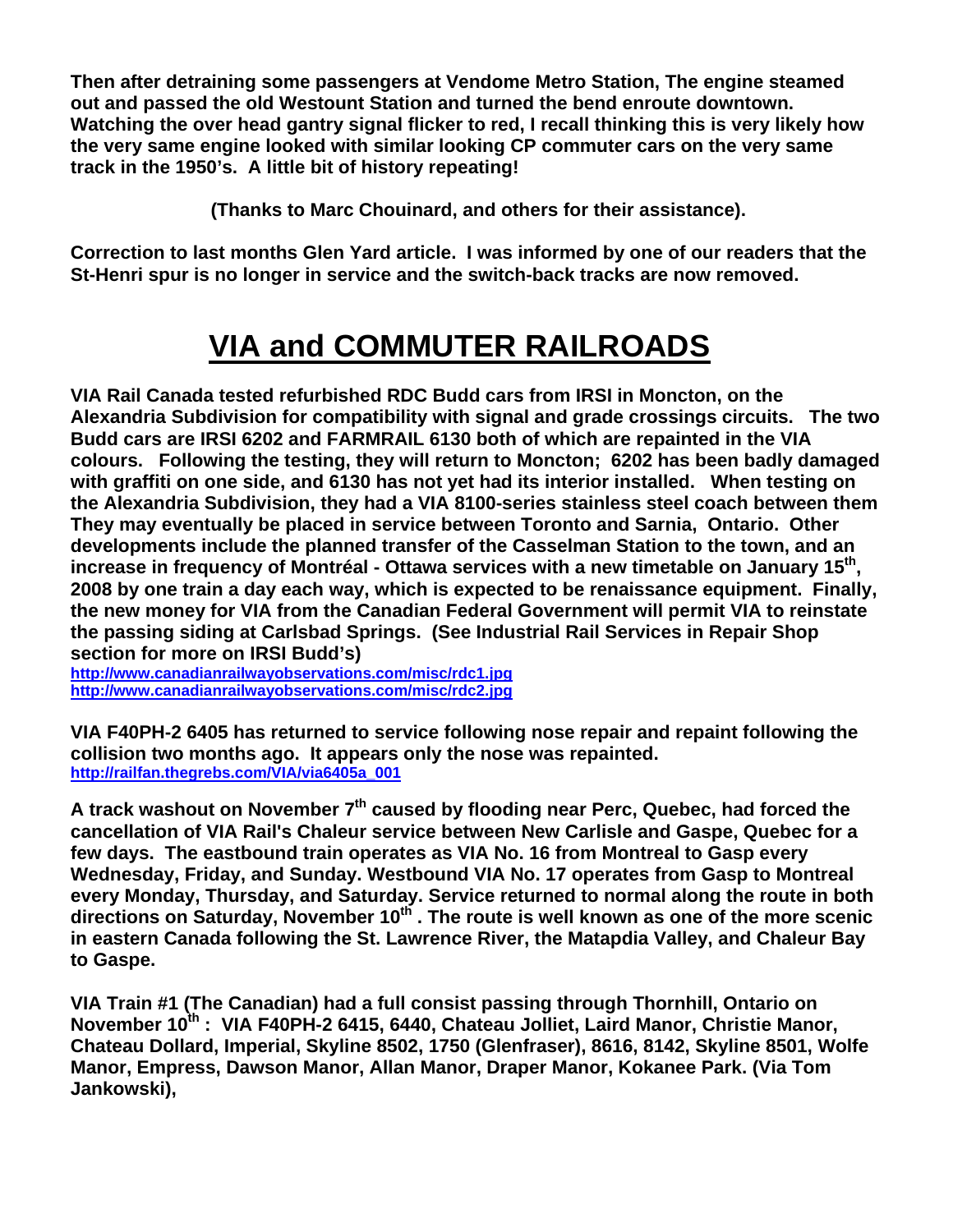**The Stainless Steel Budd-built train set returned to service on the VIA "Ocean" with the November 14th departure of Train #14 from Montreal. This was the consist: VIA F40PH-2 6413, 6428, baggage 8606, coaches 8132, 8108, Skyline 8509, diner Acadian, and sleepers Chateau Montcalm, Chateau Maissoneuve, Chateau Papineau, Chateau Radisson, Chateau Lauzon, but with no Park car. The ex-CP stainless steel cars are scheduled to be used on VIA #15 on Wednesdays and Saturdays andVIA #14 on Thursdays and Sundays from now through April 26nd. A second Budd set is to make a one-time only run from Montreal on December 21st and from Halifax on the 23rd. (Via -Tom Box)** 

**On November 22nd, VIA train #83 had an engine failure and stopped at 18:00 MP 67 on Dundas Sub. on the north track with its only loco, VIA 6419, dead. CN Train 585's crew was on duty at 19:00 at London, with CN 4138. Its crew proceeded to #83, and hauled the train into the London VIA station. There 4138 was cut off and returned to London East to do road-switching on the Dundas Sub. #83 was about 3 hours late arriving London. The engine failure of 6419 (which had apparently been taken out of storage across the tracks from TMC Mimico), also caused the loss of hotel power to the train. (Steve Lucas)** 

**25 years ago this month was the last run of the iconic but ill-fated CN /VIA United Aircraft Corporation-built Turbo train. Check out this 1973 photo of the CN Turbo approaching Wellington Tower in Montreal: http://www.freewebs.com/rail/turbotrain.htm** 

**At Norman Street heading west from the CP bridge in Ville St-Pierre: http://www.railpictures.net/viewphoto.php?id=16660 and another at Norman street, this time in VIA livery: http://www.railpictures.net/viewphoto.php?id=16661 And finally why railfans, myself included, loved riding in the Turbo's bar car.... Yes, that is the cab! http://www.morscher.com/rr/1977/19771221\_03.jpg The AMTRAK turbo was equally impreesive: http://www.railpictures.net/viewphoto.php?id=212071&nseq=14**

**The City of Toronto has unveiled its new plans for the "revitalization" of Union Station. See this website link for more info: http://www.toronto.ca/union\_station/index.htm** 

**In November, it was announced that the operation of six of seven GO Transit lines in the Toronto region has been outsourced to Bombardier Transportation in a new five-year contract worth \$130 million. Bombardier said Friday the fleet-operations deal with the Greater Toronto Transit Authority includes options for up to 15 additional years, which would raise the value of the arrangement to \$483 million. Bombardier's Thunder Bay, Ont., factory supplied the 400-plus two-level commuter rail coaches in the GO fleet, which moves 165,000 passengers each weekday on 181 trains linking 57 stations along 360 kilometres of track. The company has provided maintenance services for GO coaches and locomotives for more than a decade.** 

**As was mentioned in last months CRO, the AMTRAK Adirondack has a former GREAT NORTHERN full length dome in its consist. In Early November Tom Jankowski, took a trip in the Adirondack dome car, and filed this photo story on his website. It showcases his experience in Montreal and riding in the dome over D&H trackage, with photos. (Posted by his permission) http://www.trainweb.org/Tomsrailtravels/Adirondack%20trip.htm**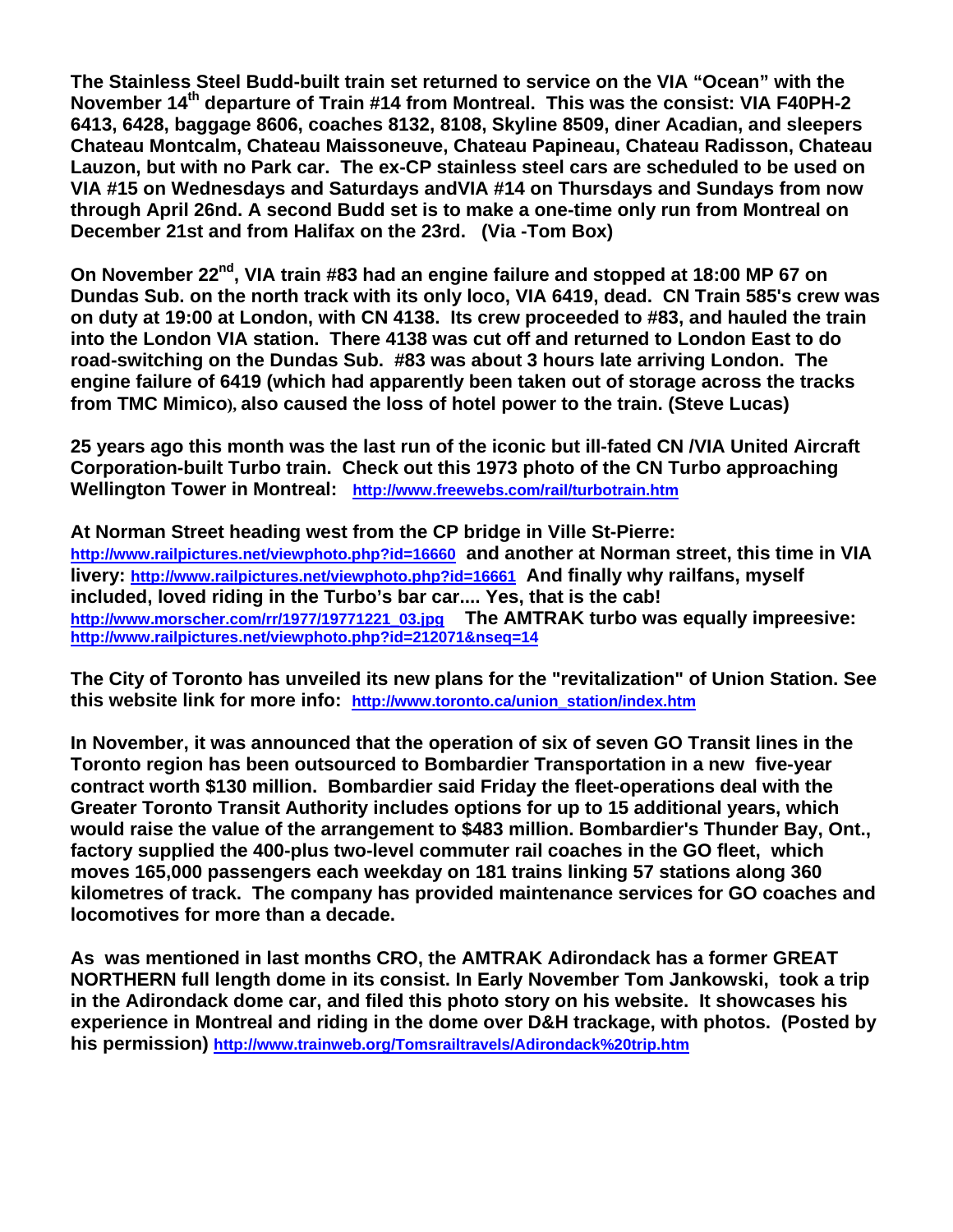# **SHORTLINES, REGIONALS & INDUSTRIALS**

**Locomotives QRC RS18M 3000 and NBEC SD40 6901 arrived in Sydney, NS on October 23rd. SYDNEY COAL RAILWAY (SCR) which operates the former Cape Breton Development Corp (DEVCO) Railway, has been putting their well equipped shops at Victoria Junction to work by bringing in units from sister roads. 6901 is lettered for the NBEC while 3000 is lettered for the Quebec Rail Corp. Several other units have been recently been repaired as well**. **The Sydney Coal Railway SCR) is a short line railway operating from the international coaling piers on Sydney Harbour in Cape Bretton County to the Lingan Generating Station a coal- fired electrical facility near New Waterford, NS. http://www.canadianrailwayobservations.com/misc/219.jpg** 

**BURLINGTON NORTHERN - SANTA FE has a Canadian assigned unit, an SW1500 3469, for sale in Vancouver, BC. This switcher has been for sale for over one year. Here is a photo of the switcher in New Wesminster http://www.locophotos.com/PhotoDetails.php?PhotoID=3555**

**QUEBEC CARTIER MINING AC4400CW's 11 and 12 were moving east to Montreal via CN. The pair are travelling under AARX 11 and AARX 12 reporting marks. The Shipper is General Electric in Erie, PA and Consignee is Quebec Cartier Mining via the Port of Montreal, QC.** 

**During the month of October, GEXR diesel mechanics were working on leased CEFX GP38- 3 6537 at the GODERICH-EXETER Railway's Shop. They were repairing the unit's mechanical ailments so it could become operable for the upcoming winter season. The GP38-3 has been stored unserviceable at Goderich for well over a year. GEXR two FP9u's, 1400 and 1401, remained stored unserviceable at Goderich throughout the fall.** 

**The end of an era. Effective Dec. 1, 2007, NORFOLK SOUTHERN will terminate its 109-year operating agreement in Ontario, known today as "The Joint Section." NS will offer interline rail service for these customers at interchange points in the US for business to/from the following locations in Ontario: Chatham, Ft. Erie, Thamesville, Walkerville, Welland, Windsor, Niagara Falls, and Port Robinson. NS will continue to participate in joint line business opportunities with our Class I and short line partners located in Ontario. NS will honour contractual commitments with customers involving freight business located at stations in Ontario until expiration of the existing transportation agreement. (NS 071026) The Buffalo-/Ft Erie turn, 369, will be abolished on this date as well; CN is initiating a new road switcher that goes on duty in Niagara Falls. The Windsor, Ontario transfer is also affected by this decision. Adieux N&W!** 

### **ELECTRO-MOTIVE CANADA COMPANY**

**(By Don McQueen)** 

#### **Summary of EMCC deliveries during October 2007:**

**During October, 22 units were shipped from London, although four were not for the customer. CNRC SD70DCe 8830 & 8835 went to ITS in Welland for final fitting, but 15**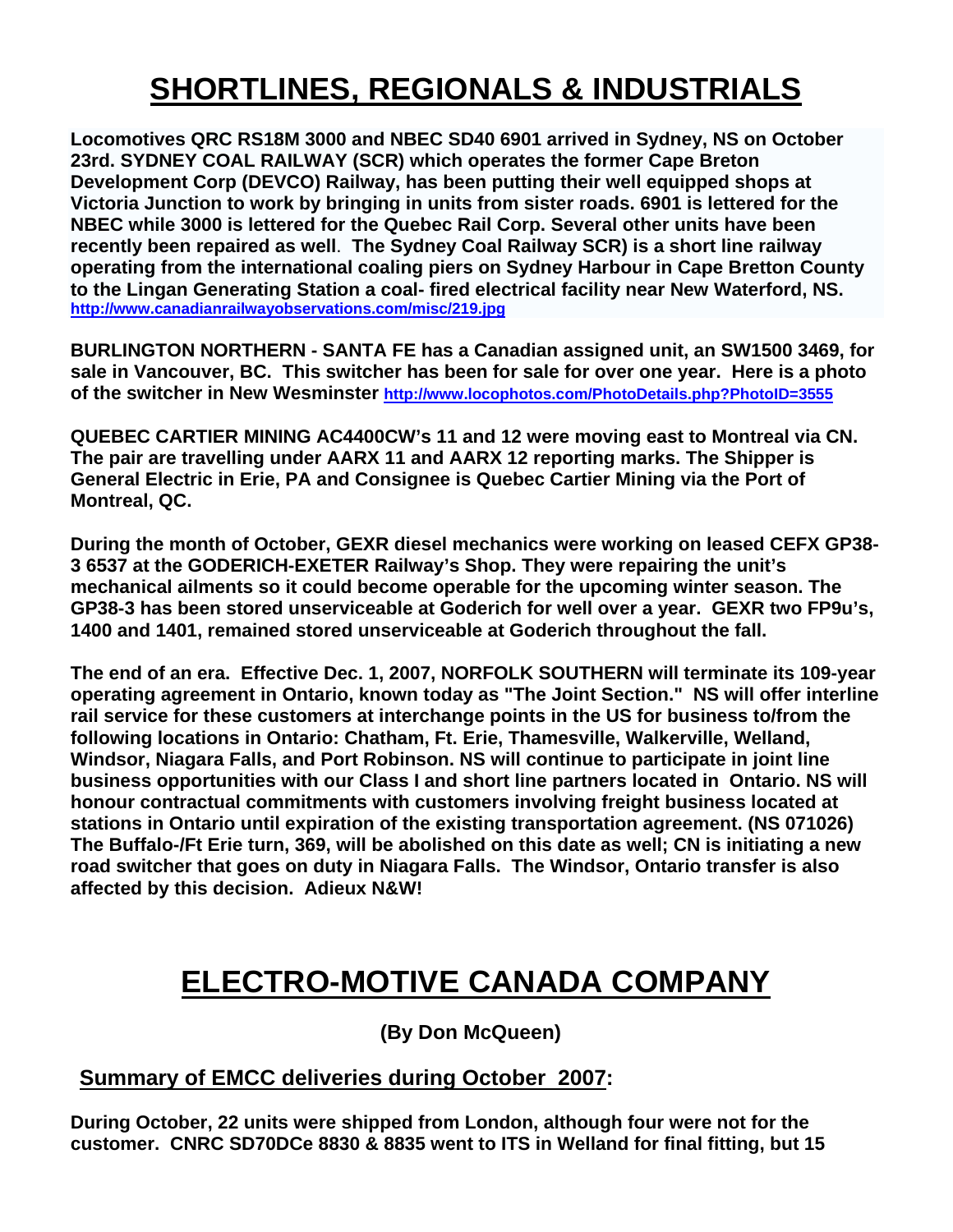**(8807, 8811, 8812, 8814, 8816, 8818-8822, 8825, 8827, 8828, 8834 & 8836) were delivered to the company. ITS delivered another pair (8804, 8805) to CN.** 

**Three English Welsh & Scottish-France units (77003-77005) with yellow ends, ivory-white finish with blue and red Euro Cargo Rail livery (order 20068864) were shipped in a special export train to Toronto for loading onto the Jumbo Ship STELLANOVA.** 

**During the month 12 additional shipments were sighted on flats for Bombardier, Mexico for the Kansas City Southern orders. Additional CNRC SD70DCe (aka SD70M-2) units, 66 class JT42CWRM (20068864) for ECR under order 20068864 and at least one BNSF have been sighted in paint at the London plant. In Welland, in addition to the four CNRC units there for final work, two SNTF (Algeria) blue passenger GT36HCW units (060DS-02 and up) have been seen.** 

**During October a freshly painted CN GP40-2LW forwards a trio of DIRECT RAIL SERVICES (UK) Class-66 JT42CWR units towards Halifax for shipment overseas in http://railfan60.fotopic.net/p44878164.html Website: http://class66.railfan.nl/**

**During November Black and white LDSX (LAMBTON DIESEL SPECIALISTS) SW1200RS 0178 was at the EMCC plant on a short-term lease, to fill in for GM's SW1001 no.1 which had gone going to Toronto-Macmillan Shop for wheel turning and/or replacement. GEXR should do the transfer move on the switcher. LDSX SW1200RS 0178: http://railfan.thegrebs.com/CN/ldsx0178a (Via Froth)** 

**Algerian passenger locomotives SNTF GT36HCW, likely 060DS-02 to 060DS-06 are seen in London loaded on TTX bulkhead flats in November. (Via Froth) http://www.canadianrailwayobservations.com/misc/joejoe.jpg**

**On November 25th, Walter Pfefferle caught Goderich - Exeter Railway moving new GM-built export units. The blue ones are for SNTF, Algeria's national railway. I believe they are designated as GT36. The four white ones are EuroCargo Rail Class 66, which are owned by EWS (England, Wales, Scotland) which is owned by WC which is owned by CN and all may be shipped through the Port of Montreal instead of the usual Port of Halifax. http://railfan.thegrebs.com/EMD-Move-11-25-07**

**Freightliner Group has placed an order for 30 freight locomotives of a new design giving greater hauling capacity and a significant improvement in fuel economy than currently seen on the UK network. Project Genesis, which is being developed in partnership with General Electric (GE), will bring new technology to the UK rail freight market, enabling Freightliner to move longer and heavier trains whilst reducing CO2 emissions per tonne moved. Starting in mid 2009, Freightliner will utilise the most advanced locomotive product in the industry while GE - Transportation will enter the UK rail freight market for the first time. The innovative design offers an array of new features, including AC traction technology and dynamic braking. GE - Transportation's JS37ACi locomotives allow Freightliner to increase its hauling capacity while lowering fuel consumption by an estimated 10 percent compared to the current locos in its fleet.**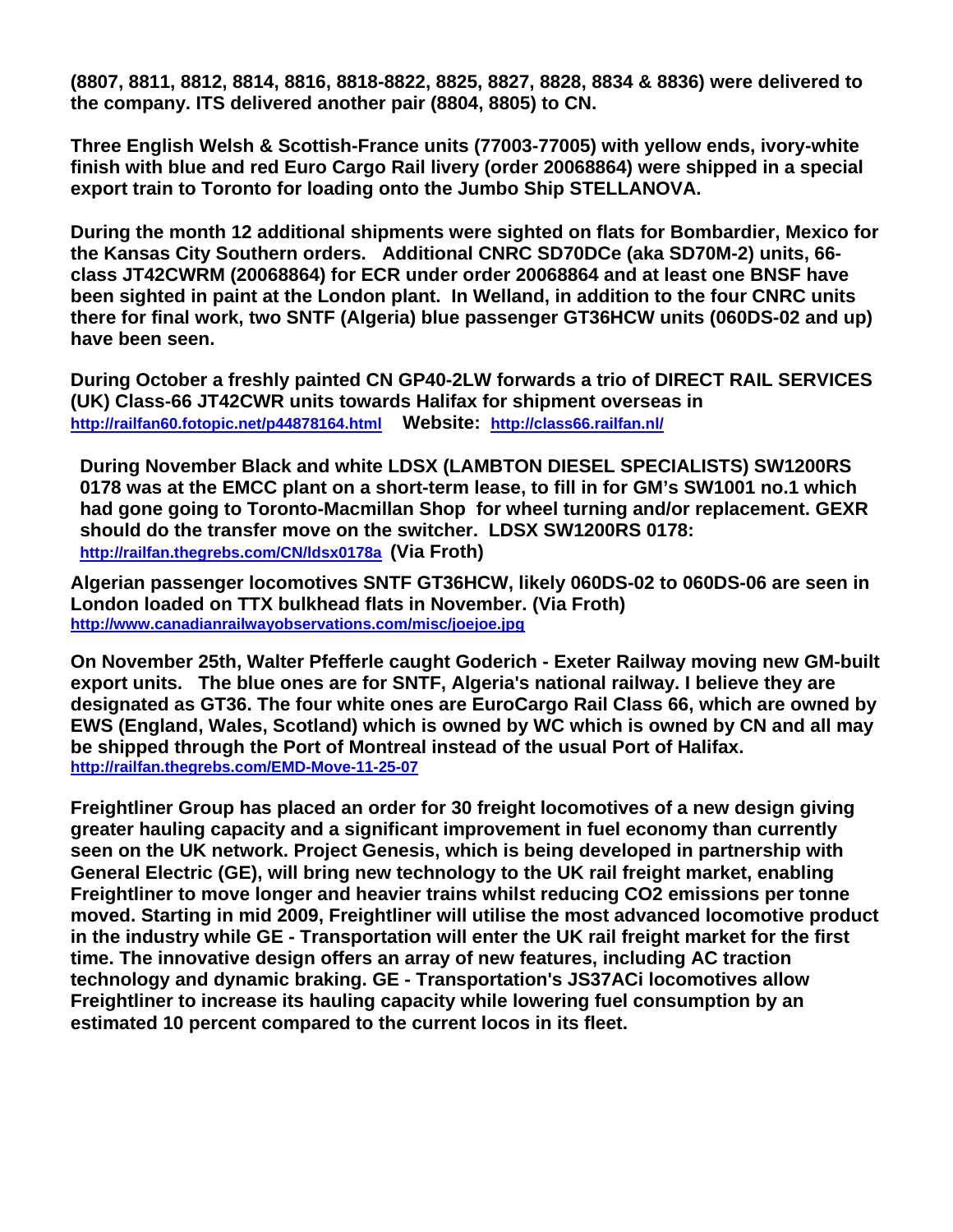## **CANADIAN LOCOMOTIVE REPAIR SHOPS**

**Industrial Rail Services: The last week of October RDC`s IRSI 6202 and FARMRAIL 6130 (leased to VIA and now in fresh VIA paint) left the shop in Moncton, NB, both for testing between Ottawa and Montreal. While they were enroute to Montreal, 6202 somehow got spray painted in graffiti. VIA 6130 is also in fresh paint done at IRSI with some interior modifications. VIA RDC 6148 which has been assigned to Malahat service for the past while, was enroute to IRSI in November for an upgrade to the toilet retention tanks. The following LRC hulks have been scrapped by IRSI: 6904, 6912, 6915, 6927, 6928 and 6930, with 12 more to be done. As well IRSI continues to sand blast and paint the roofs on VIA's European-built Renaissance equipment. IRSI is also doing contract repairs and refurbishment on some US units. They have already received MITTAL STEEL SW1500's 304 and 310 from Wiarton, WV, and are expecting some GP11's (ex-IC) from this company in the coming weeks.** 

**CANADA ALLIED DIESEL: During November at CAD in Lachine, QC, the following units were seen: CN C44-9W 2538 for repairs, GE C32-8 899, CN GP38-2W 4765, and a GE engine which arrived at the plant on an 89-foot Trailer-Train flat car. http://www.myrailfan.com/collection/OTHERS/GE\_899/img.aspx?ID=GE\_899\_CAD\_1.jpg http://www.myrailfan.com/collection/OTHERS/testx/testx\_cad\_1.jpg**

**On November 23rd, three Gabon-bound SETRAG export units arrived in Halifax, numbered BB565, BB566, and BB567 and appear to be rebuilt from former SW1200RS switchers. All three unit were rebuilt by Canadian Allied Diesel (CAD) in Montreal. (Photos by Alex Roberts)** 

**http://i118.photobucket.com/albums/o86/Locospotter/022-2.jpg http://i118.photobucket.com/albums/o86/Locospotter/025.jpg http://i118.photobucket.com/albums/o86/Locospotter/024.jpg**

**AMERICAN MOTIVE POWER Inc of Dansville, New York, is negotiating to lease a portion of the former CN Pointe St-Charles shops that ALSTOM once had used. They are looking to lease 200,000 sq.ft. in Montreal to use for the rebuilding of locomotives, and passenger and transit cars. http://www.americanmotivepower.com/**

**DIESEL ELECTRIC SERVICE of Sudbury, ON, who are located inside a stall of the former CPR Sudbury Shop were to complete the rebuild of the two export LRC`s for the African Congo, however the work appears to have ceased on this initiative. The pair were to be re-engined and receive new 6-axel trucks in a new guage, but no new modifications have been done on them for three months. However one of the LRC`s is now repainted in a colourful red, yellow and green livery. CRO has learned that the deal has now fallen through. There are two GMD-1m's there as well and they be ex-INCO units. While they do rebuild locomotives, this is also the shop that scrapped many of the former INCO locomotives. http://steve.hostovsky.com/des/html/DSC\_9652c.jpg.html http://www.canadianrailwayobservations.com/misc/lrc.jpg** 

**INCO Locomotive photos can be found at: http://www.trainweb.org/incorail/index.html**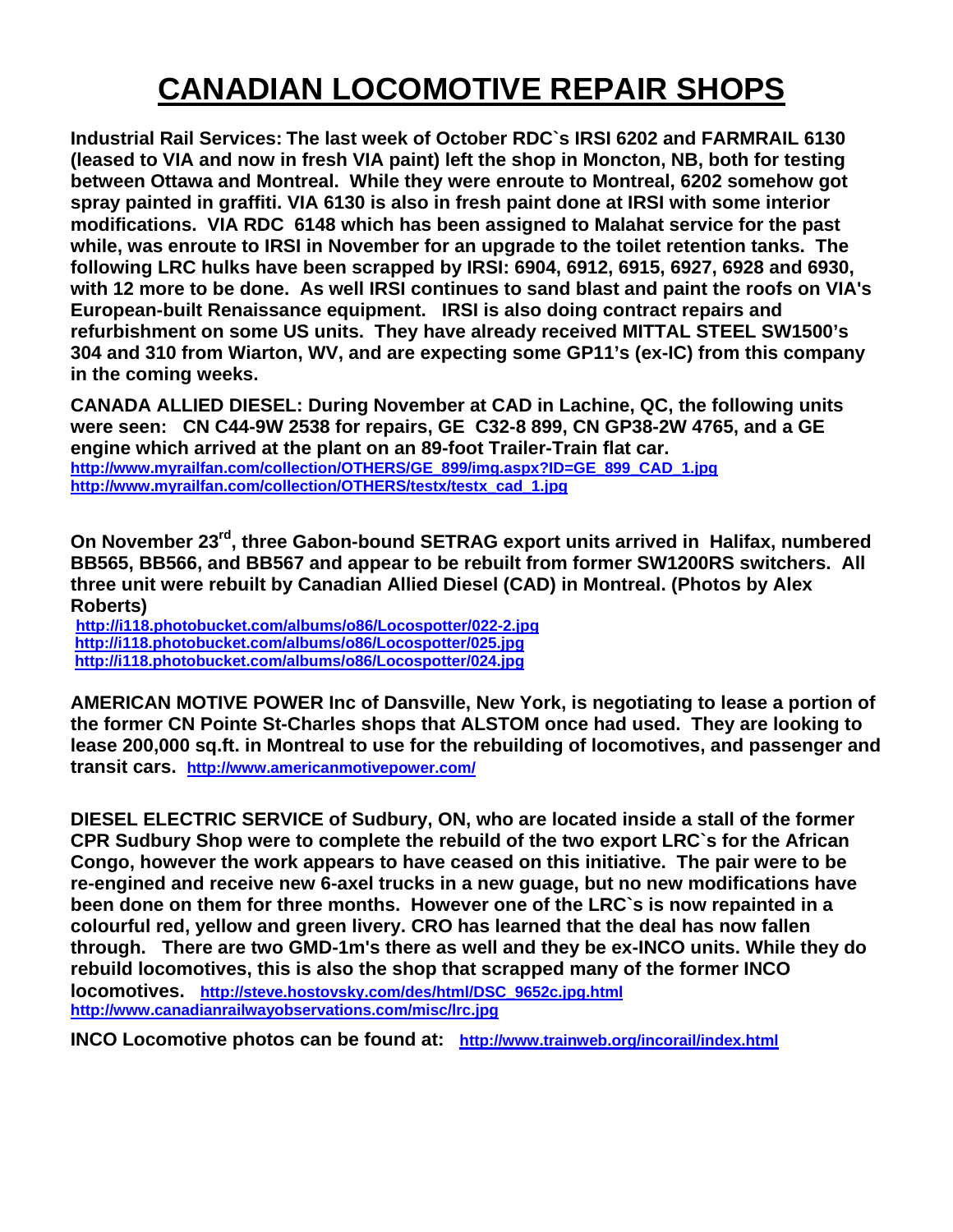# **CANADIAN RAILWAY HISTORY**

**The Toronto Railway Historical Association -** 

**Here are some recent updates on developments at the CPR Roundhouse in Toronto: http://www.trha.ca/news.html**

**For the latest news and updates from each historical group and museum website homepage, please refer to our CRO website – MUSEUM - GROUPS LIST:** 

# **SOUTH OF THE BORDER**

**http://www.railpictures.net/viewphoto.php?id=209479 Here are three views of the storage lines at PROGRESS RAIL in Waresboro, Georgia, over a one year period showing PRSX (Former BCOL) B36-7 3608, a few former CP SD40-2`s, and other assorted BC RAIL, NS, CSX, and UP units. http://www.rrpicturearchives.net/showPicture.aspx?id=601031 http://www.rrpicturearchives.net/showPicture.aspx?id=851815**

**October 29, 2007, sporting an outstanding retro-based livery, KANSAS CITY SOUTHERN`s executive F- units were spotted on the KCS Vicksburg Subdivison at Mound, Louisiana; F-units hauling a double stack … how bout that!` (Photo by Chris White, via Jason Noe) http://www.railpictures.net/viewphoto.php?id=209015**

**KCS & NS F Units New Scheme Night shots: http://www.rrpicturearchives.net/archivethumbs.aspx?id=26702**

**KCS & NS F Units New Scheme Day shots: http://www.rrpicturearchives.net/archivethumbs.aspx?id=26734**

**Via Froth and posted by Shawn Levy: I spotted KCSM 4060 & 4061 on train LZJA (Lazaro Cardenas, MX - Jackson, MS) near Vicksburg, MS. The two SD70ACe were delivered to the**  KCS at Beaumont, TX on November 7<sup>th</sup>. Check out KANSAS CITY SOUTHERN de MEXICO **SD70ACe 4060 and 4061 looking absolutely gorgeous! http://www.rrpicturearchives.net/showPicture.aspx?id=947388 http://www.rrpicturearchives.net/showPicture.aspx?id=947389**

**Mexican Invasion....CSX train Q380 is seen at Guilderland, NY with FERROMEX ES44AC #4608 and FERROMEX SD40-2 #3223 along with brand new CSX ES44AH coming into New York State via Ohio. Later in the day both units went west on Q381. This is the second time in the last four months that a FERROMEX unit has lead a train on CSX's Albany Division, but It is the first time that two Mexican units have been sighted on the same train on this division. Photo by Dean Splittgerber http://www.canadianrailwayobservations.com/misc/mexico.jpg**

Ex-Patriated Canadians: On November 4<sup>th</sup>, Dave Parker found these ex QUEBEC-**CARTIER MINING (QCM) 6-axle MLW's at Cohocton NY which is the short line The BATH & HAMMONDSPORT RAILWAY. Thee numbers are (SUSQUEHANNA) NYSW 3674, NYSW 3664, NYSW 3670, QCM 77 & NYSW 3660. Also on hand was NYSW 3668 and SIXX 73**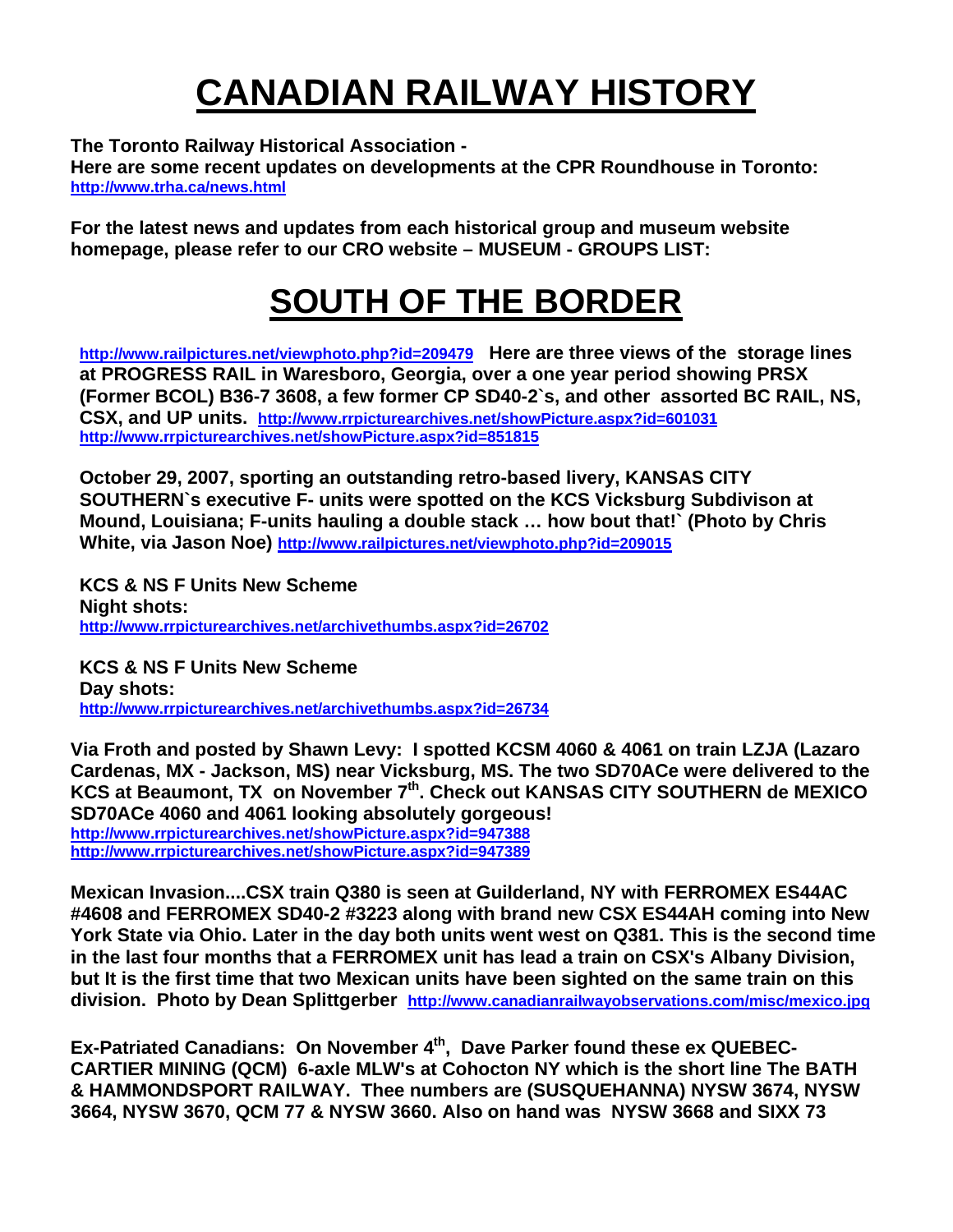**which is ex-MINNESOTA COMMERCIAL 73, nee-CPRAIL-4573. (Via Don`s FROTH) http://www.canadianrailwayobservations.com/misc/3664.jpg**

**Here are some great images sent to CRO from Al Gorney Subject: Fridays Alcotown Photos 2 http://www.canadianrailwayobservations.com/misc/al1.jpg http://www.canadianrailwayobservations.com/misc/al2.jpg**

**The METRO NORTH Harmon Shop in New York held their Open House last month. Here are a couple of terrific images of NEW HAVEN painted FL9`s (Photo by Wayne Koch)**. **http://www.canadianrailwayobservations.com/misc/mnr01.jpg**

# **Letters:**

**Hi William** 

**My name is John Peakman and I am the owner of John's Rail Photos.** 

**I was pleasently surprised to see that your November 2007 issue had a link to my photo of three SD70M-2s passing though Kingston, Ontario, http://johnsrailphotos.fotopic.net/p45852869.html, personally I think it is a poor photo.** 

**Anyway I just thought I would let you know that I have some better shots of 8816 and 8834 that were taken on November 17 at Belleville. I don't know if you want to include them in the next issue but if so the links are.** 

**http://johnsrailphotos.fotopic.net/p46709074.html http://johnsrailphotos.fotopic.net/p46709072.html http://johnsrailphotos.fotopic.net/p46709073.html**

**Canadian Railway Observations looks quite interesting and I look forward to reading through the various issues.** 

**John Peakman Kingston, Ontario** 

**Hey Will, late CRO addition if you can fit it in.** 

**CN A45131 25 (today) CN 8819 F CN 5432 R CN 4136 R Clear of mile 126 Newmarket sub at 20:41 Note: Set off 4136 with Huntsville's** 

**CN A45131 25 (today) CN 2544 F CN 8819 R Times not taken**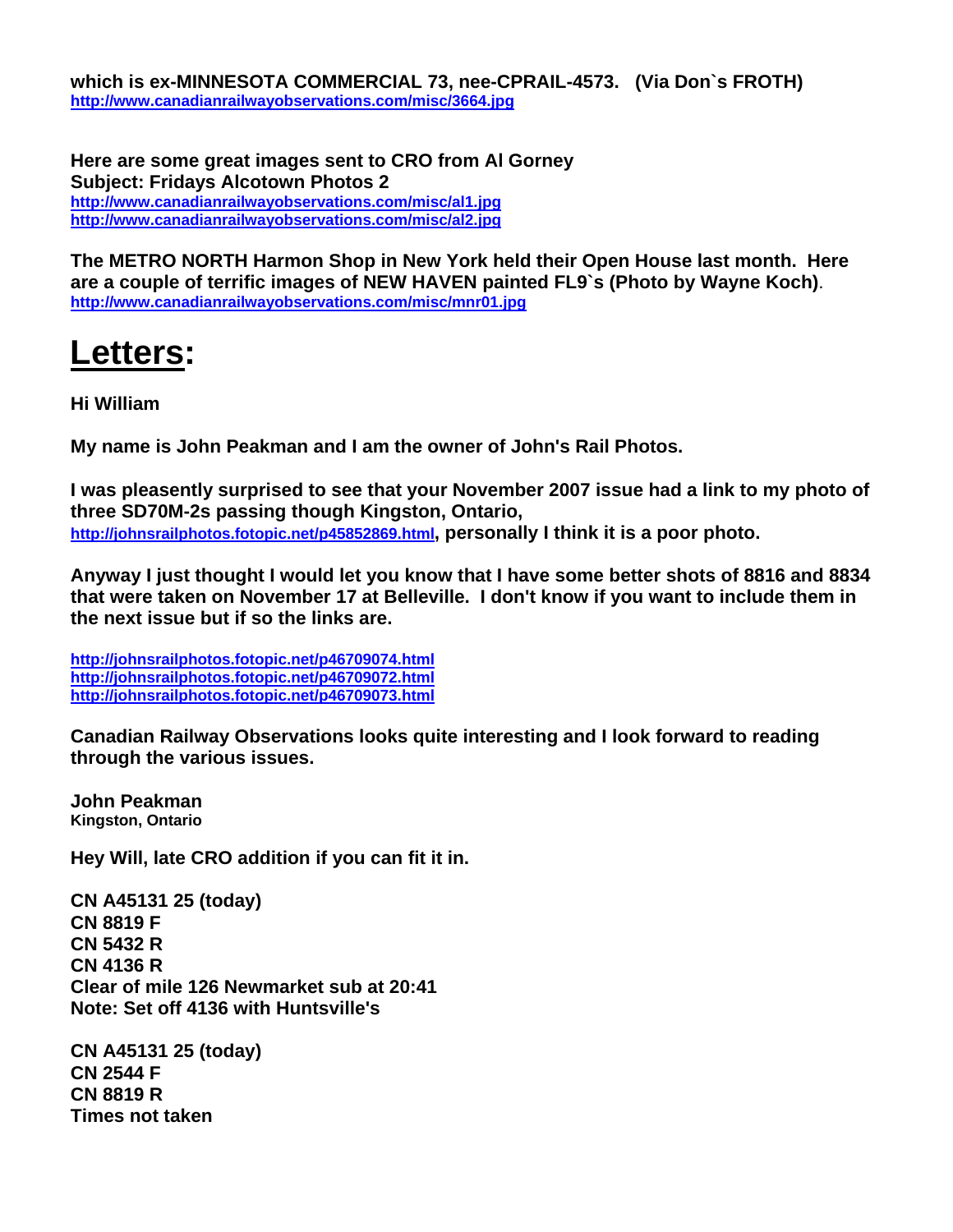**First new SD70M-2 to lead up the Newmarket sub is 8819, I think on her first trip too.** 

**CN 2338 moved to sit behind CN 7316 outside the shops at Mac yard, all ends shootable. Also, CN 7507 has been repainted, as seen November 17th at Mac yard, one of my shots if you get it into the CRO for Nov.** 

**http://img.photobucket.com/albums/v472/Colman/DSC09515.jpg http://img.photobucket.com/albums/v472/Colman/DSC09537.jpg http://img.photobucket.com/albums/v472/Colman/DSC09550.jpg**

**Also on Nov. 17th, I shot M30511 16 slowly pulling up to Whitby to pick up the conductor after setting off 2 cars at Oshawa. (1 more shot is on railpictures.net) http://img.photobucket.com/albums/v472/Colman/DSC09687.jpg http://img.photobucket.com/albums/v472/Colman/DSC09721 .jpg http://img.photobucket.com/albums/v472/Colman/DSC09725.jpg Shot of 2338 in her current resting place, extremely slanted, must fix lol. http://img.photobucket.com/albums/v472/Colman/DSC09512b.jpg**

**Sorry to dump this on you 2 days before the ETA!** 

**Colin Tytler, Bracebridge, ON** 

**Will,** 

**On November 25th, while most people were shaking off their pre-Grey Cup hangover and getting ready for the next one, the old CN Mimico depot was moved from its temporary location to a long term placement at Coronation Park in Mimico at Judson Avenue and Royal York Road. Here are a couple of photos of the move:**  http://s79.photobucket.com/albums/j131/bigsmokemofo/?action=view&current=MimicoMoves2.jpg http://s79.photobucket.com/albums/j131/bigsmokemofo/?action=view&current=MimicoStationMoves.jpg

**John Godfrey Montreal, QC www.semaphoreservices.com**

### **The last word:**

**On November 5th a slight mishap occurred near Steamtown USA on the Lackawanna Festival steam special: http://www.subchat.com/read.asp?Id=512373**

**The CRO team would like to welcome our newest co-editor Samuel Thibodeau, who has become our OFC-Quebec News Coordinator. He will translate CRO into French, and also assists in gathering information for CRO from his contacts in Quebec. Samuel is also the President of Railfan Montreal, who are a group of very knowledgeable railfans in Montreal, Ottawa and Quebec City.** 

**THANK YOU: Micheal Berry, Tom Box, Bruce Chapman, Guilio Capuano, Marc Chouinard, John Godfrey, GR17f, Craig Konopski, Wayne Koch, Ken Lanovitch, Wendell Lemon, Roman Litarchuk, Don McQueen's "Froth", Bruce Mercer, Deane Motis, Terry Muirhead, Jason Noe, Mark Perry, Walter Pfefferle, Wayne Regaudie, Andrew Reid, Alex Roberts, Earl**